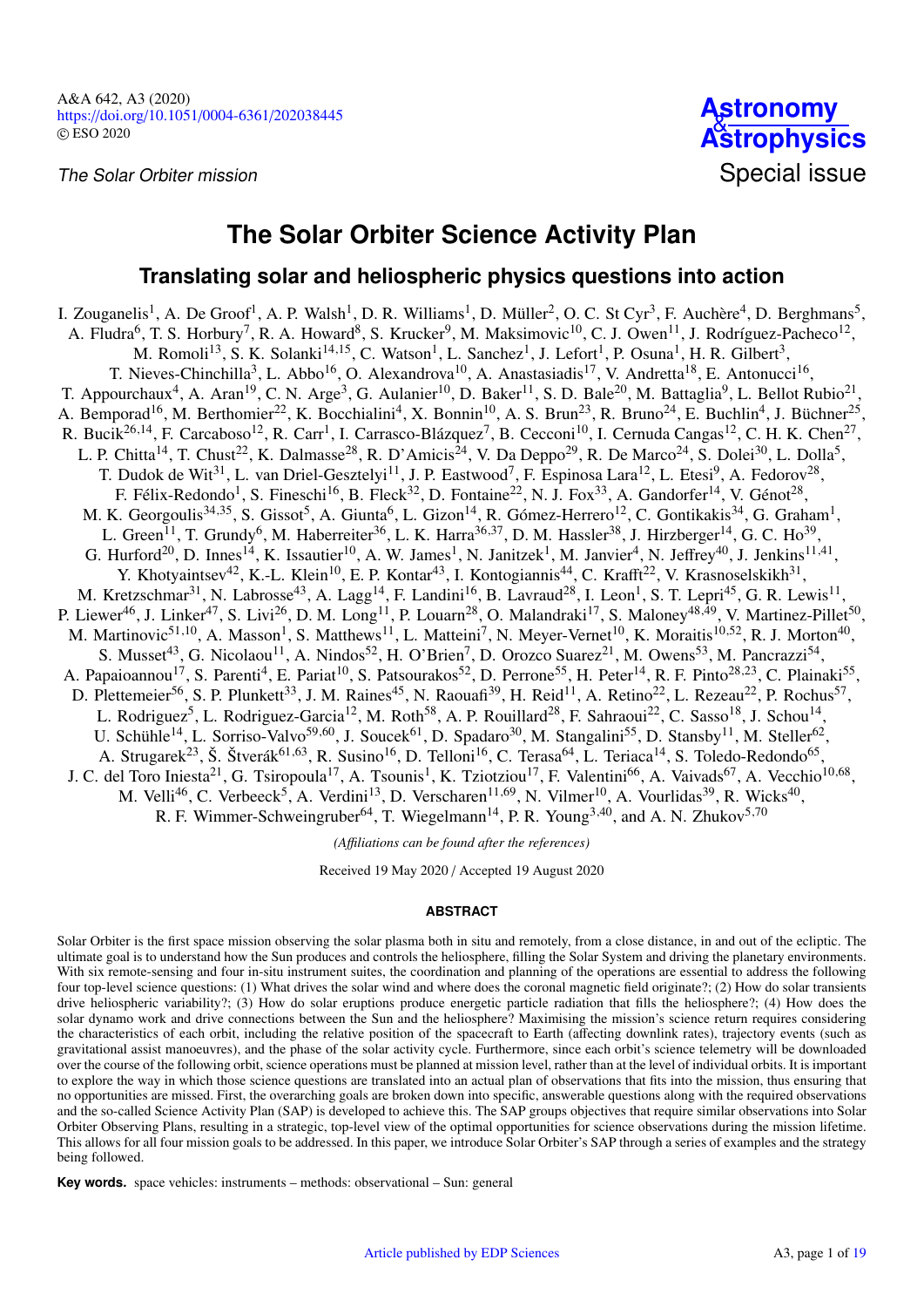## **1. Introduction**

Coordination and planning will be the key to the scientific success of Solar Orbiter, the new solar and heliospheric mission of the European Space Agency (ESA) with strong NASA participation, which was launched in February 2020 [\(Müller et al.](#page-16-0) [2020\)](#page-16-0). This need for planning originates from the science goals of the mission, the capabilities of the platform and the payload, together with the telemetry constraints due to the deep-space characteristics of the orbit, and this has driven the design of the operations concept. To maximise the science return, observations must be coordinated between the remote-sensing and in-situ payload, amongst the remote-sensing instruments themselves [\(Auchère et al.](#page-16-1) [2020\)](#page-16-1), and also amongst the in-situ instruments [\(Walsh et al.](#page-17-49) [2020\)](#page-17-49). The science return of Solar Orbiter and other contemporary space missions, particularly the Parker Solar Probe [\(Fox et al.](#page-16-2) [2016\)](#page-16-2) and BepiColombo [\(Benkho](#page-16-3)ff et al. [2010\)](#page-16-3), and ground-based facilities such as the *Daniel K. Inouye* Solar Telescope DKIST (e.g. [Tritschler et al.](#page-17-50) [2016\)](#page-17-50) or the Square Kilometer Array [\(Nindos et al.](#page-16-4) [2019\)](#page-16-4) will also be enhanced through cross-facility coordination, within the constraints under which each facility operates [\(Velli et al.](#page-17-51) [2020\)](#page-17-51).

The Solar Orbiter Science Activity Plan (SAP) has been built with contributions from a significant portion of the international solar physics and heliophysics community. In a structured way, it describes the activities that are to be carried out by the instruments throughout all science mission phases in order to fulfil the science goals of the mission. It tracks how overarching science goals are mapped to more specific objectives, which are in turn mapped to observational activities scheduled at specific times during the mission. As context information, it also contains instruments' operation scenarios and resource modelling, along with a description of all mission phases. One of the main reasons for mission level planning is to ensure that there will be enough opportunities to address all of the mission's science objectives in an optimal way and that transferring an optimal amount of data to ground will be possible. More importantly, we need to make sure that if, for example, a unique opportunity exists for a specific science goal at a given date or configuration, this goal will be given higher priority. From this point of view, priorities have to not only be given based on the perceived importance of a science objective, which may change as science evolves, but also on other circumstances detailed in this paper.

In the following sections, we explain the observing campaigns, called SOOPs for Solar Orbiter Observing Plans, which are the building blocks of the SAP, and the strategy that we will adopt in building the plan during the next decade within the Science Working Team. The purpose of this paper is to provide the scientific community with a reference guide for the different SOOPs, especially for those scientists who are not directly involved in the science planning, but will be the ultimate users of the data.

## **2. Solar Orbiter science objectives**

Over the past 30 years, an international effort to understand the Sun and heliosphere has been undertaken with an array of spacecraft carrying out both remote observations at visible, UV, X and Gamma-ray wavelengths, as well as in-situ observations of interplanetary plasmas, particles, and fields. Combined and coordinated observations from missions such as Helios [\(Porsche](#page-16-5) [1977\)](#page-16-5), *Ulysses* [\(Wenzel et al.](#page-17-52) [1992\)](#page-17-52), Yohkoh [\(Acton et al.](#page-16-6) [1992\)](#page-16-6), SOHO [\(Domingo et al.](#page-16-7) [1995\)](#page-16-7), TRACE [\(Strong et al.](#page-17-53) [1994\)](#page-17-53), RHESSI [\(Lin et al.](#page-16-8) [2002\)](#page-16-8), Hinode [\(Kosugi et al.](#page-16-9) [2007\)](#page-16-9),

STEREO [\(Kaiser et al.](#page-16-10) [2008\)](#page-16-10), SDO [\(Pesnell et al.](#page-16-11) [2012\)](#page-16-11) and IRIS [\(De Pontieu et al.](#page-16-12) [2014\)](#page-16-12) as well as from ground-based observatories such as Gregor [\(Schmidt et al.](#page-17-54) [2012\)](#page-17-54), GST [\(Cao et al.](#page-16-13) [2010\)](#page-16-13), NVST [\(Liu et al.](#page-16-14) [2014\)](#page-16-14), SST [\(Scharmer et al.](#page-17-55) [2003\)](#page-17-55) and ALMA [\(Shimojo et al.](#page-17-56) [2017;](#page-17-56) [White et al.](#page-17-57) [2017\)](#page-17-57) have resulted in a leap forward in our understanding of the Sun and heliosphere, and have proven that critical progress in understanding the physics requires a synergy of remote and in-situ observations.

Solar Orbiter builds on previous missions and lessons learned to be able to address the central question of heliophysics: "how does the Sun create and control the heliosphere and why does solar activity change with time?" This, in turn, is a fundamental part of the second science question of ESA's Cosmic Vision programme: "How does the solar system work?". Solar Orbiter is specifically designed to identify the origins and causes of the solar wind, the heliospheric magnetic field, solar energetic particles, transient interplanetary disturbances, and the Sun's magnetic field itself.

The supersonic solar wind, driven by dynamic plasma and magnetic processes near the Sun's surface, expands to surround the solar system's planets and the space far beyond. In the solar interior, the solar dynamo drives magnetic fields whose buoyancy brings them to the surface where they form huge arcades of loops, which store enormous amounts of magnetic energy. These magnetic loops are stretched and sheared by the Sun's differential rotation and transient surface processes, sometimes erupting in bright explosions, which eject magnetic structures and accelerate energetic particles that propagate into the solar system, occasionally impacting Earth and its magnetic shield with disruptive effects on space and terrestrial systems. Understanding the complex physical processes at work in this system is the central goal of heliophysics. Since the Sun and the heliosphere are typical of many late-type main-sequence stars and their astrospheres, these studies are relevant to astrophysics, but are unique since the Sun alone is close enough for detailed study.

Although Earth's vantage point at 1 au is close by astrophysical measures, it has long been known that much of the crucial physics in the formation and activity of the heliosphere takes place much closer to the Sun, and that by the time magnetic structures, shocks, energetic particles and the solar wind pass by Earth, they have already evolved and in many cases mixed, blurring the signatures of their origin. With the proven effectiveness of combined remote and in-situ studies, critical new advances are expected to be achieved by Solar Orbiter, which takes this principle much closer to the Sun. With Solar Orbiter's unique combination of close distance to the Sun (minimum perihelion of 0.28 au), and out-of-ecliptic vantage points (reaching above 17° heliographic latitude during its nominal mission phase and above 30◦ during the extended mission phase), solar sources will be identified and studied accurately and combined with in-situ observations of solar wind, shocks, energetic particles, before they have a chance to evolve significantly.

This big challenging question has been expressed in the form of the following four science questions [\(Müller et al.](#page-16-0) [2020\)](#page-16-0):

- (1) What drives the solar wind and where does the coronal magnetic field originate?
- (2) How do solar transients drive heliospheric variability?
- (3) How do solar eruptions produce energetic particle radiation that fills the heliosphere?
- (4) How does the solar dynamo work and drive connections between the Sun and the heliosphere?

The Solar Orbiter science community has defined the detailed science activities that are required to bring closure to these four mission science questions. Around 500 objectives have been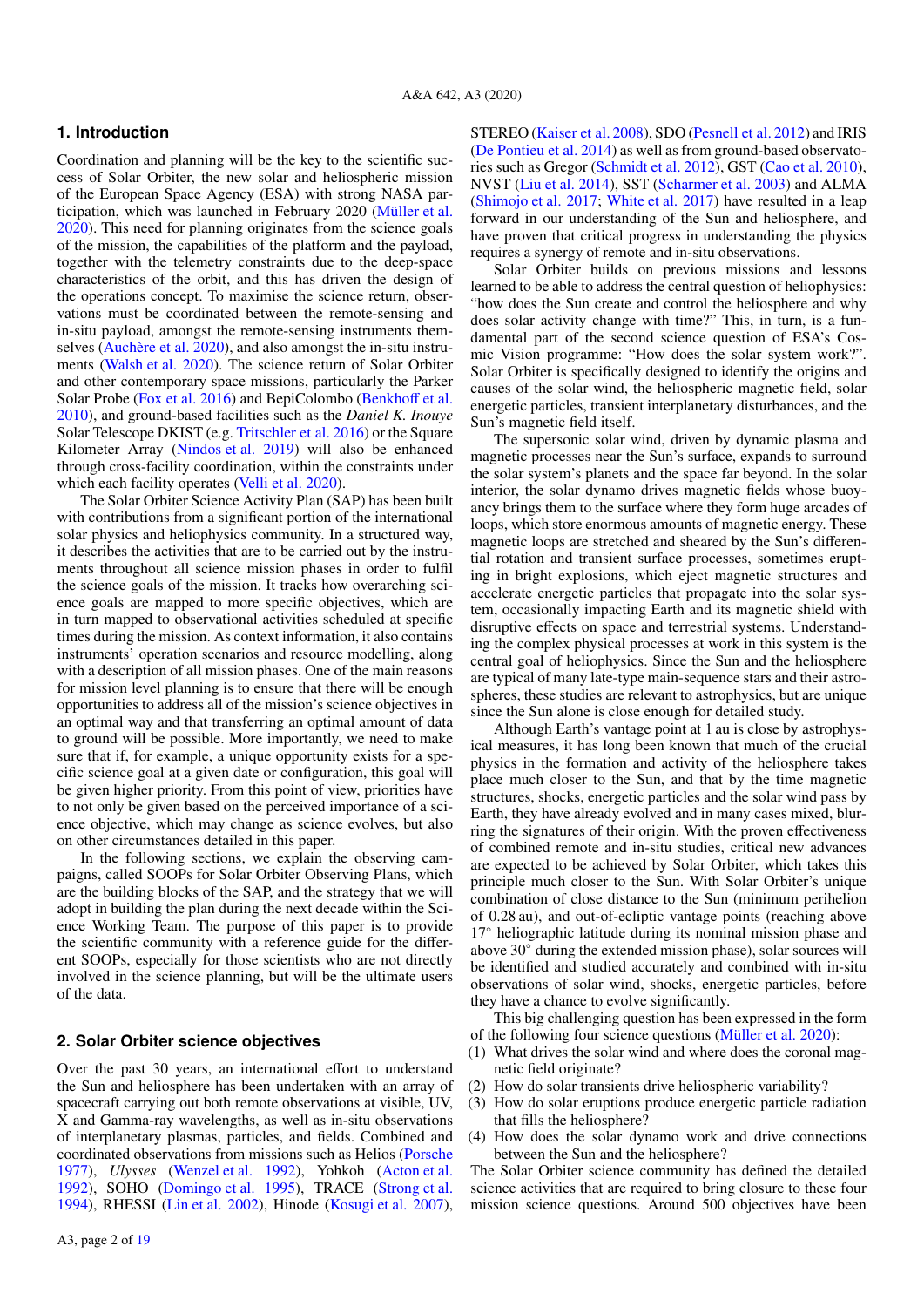defined that cover all the above questions. These are described in detail in the Science Activity Plan pages of the Solar Orbiter sci-ence website<sup>[1](#page-2-0)</sup> and will be continuously updated as new knowledge becomes available.

## <span id="page-2-2"></span>**3. Solar Orbiter mission planning overview**

The Solar Orbiter mission is unique from the operations point of view (see Sanchez et al., in prep.), in that it will be the first solar mission to carry Sun-observing telescopes significantly closer to the Sun than previous missions, as close as 0.28 au. In that sense, the operations concept is very different from those of previous missions such as SOHO, STEREO, Hinode, or SDO. As for all encounter and interplanetary missions, the various spacecraft resources are limited, a complexity that has to be taken into account in the operations philosophy. While the general mission planning approach for all routine science operations of Solar Orbiter builds on the experience of ESA's precursor solar system missions Mars Express, Venus Express, and Rosetta, a difference with respect to planetary missions is the highly dynamic nature of the Sun. In addition, while the in-situ instruments will operate continuously, this is not true for the remote-sensing instruments. During each orbit, the complete instrument suite will be operated during three 10-day windows, generally centred around closest approach, and at the minimum and maximum heliographic latitudes (see Fig. [1](#page-15-0) for an example). These windows are called Remote-Sensing Windows (RSWs) and are central to the science planning. The resulting requirements on the science operations planning for remote-sensing observations are summarised below together with the mission planning cycle. Given the short time scales on which the targets of remote-sensing observations (such as solar active regions) change, together with the narrow fields of view of the high-resolution imaging telescopes (which cover less than 3% of the solar disc at perihelion), turn-around times of, at most, three days between defining the pointing and executing the observations are required during RSWs.

Following a short phase of spacecraft and instrument commissioning, the Cruise Phase (CP) starts in mid-June 2020, which coincides with the first perihelion at a distance of 0.51 au. During this phase, only the in-situ instruments will be operating nominally. The remote-sensing instruments will be occasionally switched on for calibration activities to ensure their readiness for the Nominal Mission Phase (NMP) on 26 November 2021, which marks the start of the nominal science operations of the entire payload. The NMP will last for five years until the 24 December 2026 after which an Extended Mission Phase (EMP) would be planned for another three years. The high latitudes will be progressively reached, exceeding 18◦ on 22 March 2025, 25◦ on 28 January 2027 and 33◦ on 23 July 2029. The fact that high latitudes are only reached towards the late phases has a direct impact on the planning of science objectives as this will be discussed in the following sections.

For each mission phase (CP, NMP, EMP), a baseline science plan is established and documented in the SAP before each mission phase commences. This plan takes into account the general characteristics and major constraints of each orbit. The SAP is a *living* document in the sense that it will be frequently updated as science activities are worked out in detail and feedback from earlier observations (and their planning) is utilised for the planning of later orbits. It is important to reiterate that top-level science operations planning for the mission needs to be done well

in advance due to the continuously changing orbital configuration, and to the fundamental constraints on Solar Orbiter's data downlink volume and onboard storage in the Solid State Mass Memory (SSMM). In fact, because of its unique orbit in the inner heliosphere, Solar Orbiter is a fundamentally different mission compared to solar missions such as SOHO or SDO that are near-Earth or the STEREO spacecraft that are far from Earth but still at 1 au from the Sun. It should be compared to a planetary or deep-space mission, which entails various operational constraints.

Because of the varying distance, *r*, between Earth and the spacecraft, which can be up to 2 au (when the spacecraft is at 1 au from the Sun, but in opposition to Earth), the telemetry will be highly variable, with a  $1/r^2$  dependence. Due to limited onboard data storage, there will be times during some orbits when the SSMM will be full and any new observations would overwrite older data before the latter can be downlinked. To prevent this, it is important to plan the observations accordingly, which is one objective of the SAP, but also to implement alternative solutions such as prioritisation of data downlink, onboard data processing and compression whenever possible. We refer the reader to the individual instrument papers (this issue<sup>[2](#page-2-1)</sup>) for details on these solutions that are implemented for some of the instruments to variable extents. At the mission level, the above constraints require feasibility studies of planned operations taking into account the expected time-dependent telemetry downlink profile as well as SSMM load levels. The mission planning cycle for the routine science operations phase is therefore divided into the following different levels.

## 3.1. Long-term planning (LTP)

Long-Term Planning (LTP) covers six-month periods starting in either January and July; this is driven by the schedule of ground station allocations. In this LTP, the ten instruments build a feasible, coordinated plan that will address the science objectives decided for that six month period in the SAP. In the early part of the mission, six months approximately correspond to an orbit, however later on, orbits will be shorter, so this correspondence will not always hold. In that case, the LTPs will still cover a period of six months, without any impact on the overall planning or operations.

## 3.2. Short-term planning (STP)

Short-Term Planning (STP) will result in the generation of detailed schedules of commands for the spacecraft and for the ground stations. This process will take place typically once a week covering one-week timeframe. At STP level, the instrument activities can be modified, provided they fit into the resource envelope defined at LTP level.

## 3.3. Very-short-term planning (VSTP)

In the case of RSWs, VSTP may be required to add flexibility to the pointing of the spacecraft and of all remote-sensing instruments, which do not have independent pointing capabilities, (see [Auchère et al.](#page-16-1) [2020\)](#page-16-1). At this phase, even if all commands have been stored onboard of the spacecraft, the mission maintains flexibility to respond to the dynamic nature of solar activity by pointing the high-resolution cameras, which are co-aligned with each other, at the locations of the Sun with the

<span id="page-2-0"></span><sup>1</sup> <https://www.cosmos.esa.int/web/solar-orbiter>

<span id="page-2-1"></span><sup>2</sup> [https://www.aanda.org/component/toc/?task=topic&id=](https://www.aanda.org/component/toc/?task=topic&id=1082) [1082](https://www.aanda.org/component/toc/?task=topic&id=1082)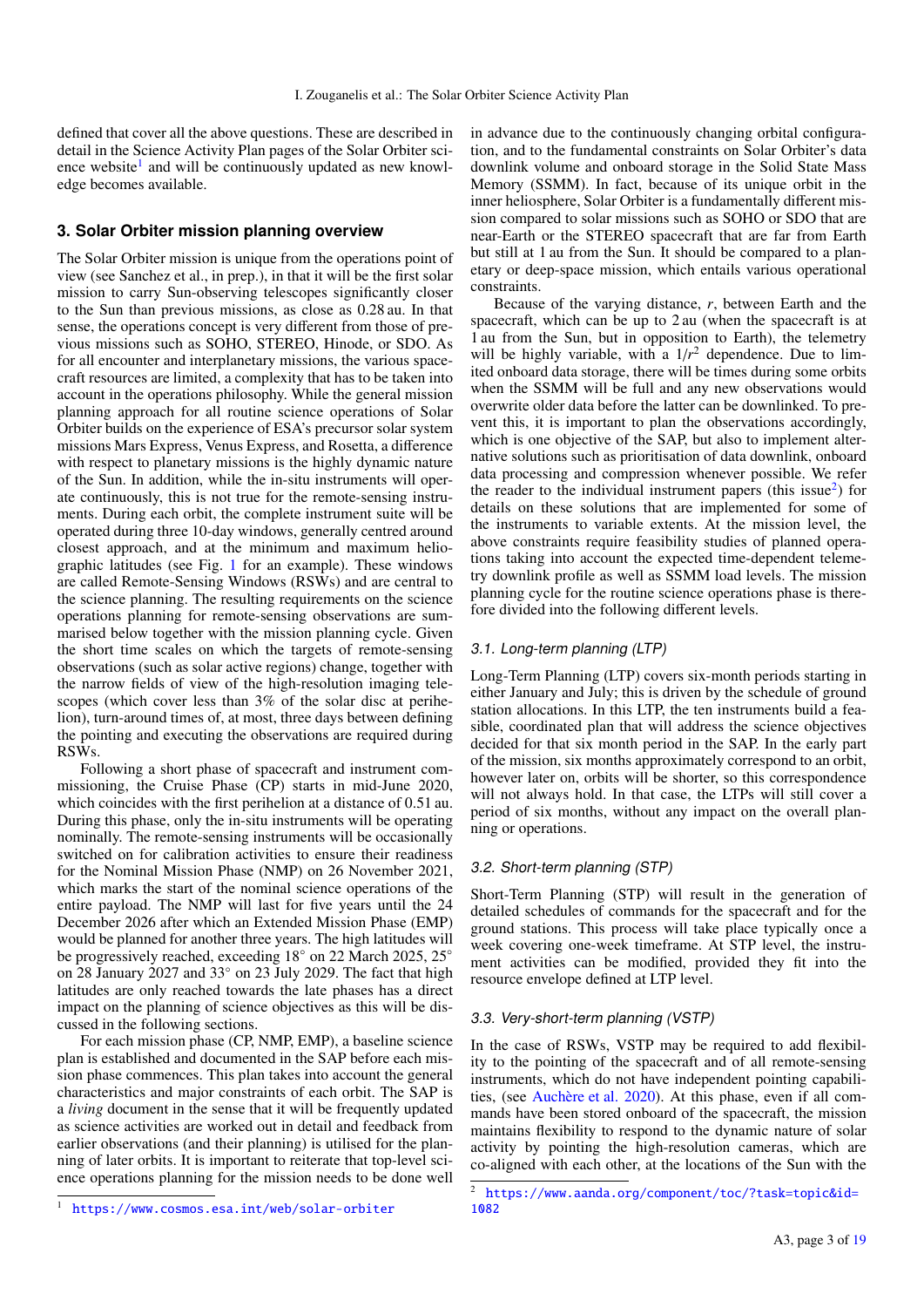highest science priority for that time. This planning level, with turn-around times of three days or less between observations and execution of the new Pointing Request (PTR), is required for RSWs in which features on the solar disc, such as active regions, shall be tracked over time. These turn-around times are mainly due to the short lifetimes and non-deterministic evolution of targets on the Sun. The absolute pointing error (APE) of the spacecraft, which depends on the spacecraft's temperature and can be relatively large compared to the fields of view of the high-resolution imaging telescopes, needs also to be taken into account for every new PTR. The VSTP consists of (i) initial target selection and (ii) updates to the pointing.

Prior to the start of a RSW, a limited set of precursor observations with the full-disc imaging telescopes of the EUI, SO/PHI and Metis instruments is performed and downlinked with high priority. Based on the downlinked data, the target for the start of the RSW will be defined. This step is required to make a decision on the pointing of the spacecraft and, in turn, of the high-resolution imaging telescopes. In case the orbital configuration permits making this decision by means of other observations (e.g. using ground-based telescopes), this step can be omitted.

During the course of a RSW, a limited set of daily lowlatency data, consisting of full-disc images, will be downlinked with high priority. Based on the evaluation of these images, the pointing may be updated by uploading a PTR.

## **4. Solar Orbiter Observing Plans (SOOPs)**

Solar Orbiter has been designed to achieve its science goals through coordinate observations between in-situ and remotesensing instruments and SOOPs are the necessary tools to ensure effective coordination. Development of SOOPs took advantage of the experience with similar tools developed for previous missions such as the SOHO JOPs (Joint Observing Programmes) and the Hinode HOPs (Hinode Operation Plans).

Similar to Solar Orbiter, SOHO has an integrated package of complimentary instruments that were operated in a coordinated manner and the acquired data analysed in a correlative and cooperative spirit. To coordinate the various, independently operated and independently pointing instruments, the SOHO team created the system of SOHO Joint Observing Programmes  $(JOPs)^3$  $(JOPs)^3$ , which grew to often include resources and assets from beyond the mission itself, such as other space missions, sounding rockets and ground-based facilities. Over 200 JOPs were proposed by the community and executed (many of them multiple times).

Hinode's mission operations concept is much more tightly coordinated than SOHO's, because all fields of view are copointed. Its analogue of the JOP, the Hinode Operation Plan  $(HOP)^4$  $(HOP)^4$  has been implemented with the following three objectives in mind: to establish importance of observations to the mission, by scheduling the observations in advance; to ensure the timely coordination of the three instruments (and, in the case of its full-disc X-ray telescope, to use the correct sub-field of the Field of View); and, most commonly, to coordinate with external facilities. External coordination has been performed since the very first HOP. After the launch of IRIS in 2013, the HOP system was extended to include IRIS as an integral part of the planning system and is now called 'IRIS and Hinode Operation Plan' (IHOP).

JOPs and (I)HOPs were reused multiple times by their respective missions, as the rules of communication and coordination became more familiar, after being established in the first attempts. By analogy to JOPs and (I)HOPs, the Solar Orbiter SOOP is a set of common operations by multiple instruments, that is, a collection of instrument modes and parameters designed to address a specific science objective, and a SOOP can be reused during different orbital opportunities. However, a specific SOOP can also be used to address other science goals than the ones for which it has been primarily designed. For instance, a SOOP designed to study the dynamics of an active region with two different imagers at high spatial resolution and high temporal cadence can be used for sub-objectives as diverse as the study of the structure of a coronal mass ejection or the understanding of the energy release during a flare. This enables the definition of 36 SOOPs to address more than 500 sub-objectives. This simplifies greatly the science operations and makes them more effective. Most SOOPs involve multiple instruments, since coordinated campaigns are needed for most of the objectives. However, not every instrument is necessarily required in each SOOP: some instruments can make individual observations when they are not needed for the coordinated campaigns; likewise, multiple SOOPs can be executed in parallel if technically possible.

In this section we describe all the SOOPs defined prior to the launch of the mission. We note that this is an ever-evolving list as more possibilities may appear during the mission as our understanding of the instruments' performance enhances and our scientific knowledge evolves. The current list together with detailed descriptions will always be available on the Solar Orbiter sci-ence website<sup>[5](#page-3-2)</sup>. For the names of the SOOPs we use the following format: *A\_B\_res\_cad\_description*. *A* can take the values *IS* for in-situ only observations, that is, only the in-situ instruments participate in this SOOP, *R* for remote-sensing only observations, and *L* for SOOPs that are designed for linking both in-situ and remote-sensing observations. *B* can take the values *FULL* for imaging of the entire solar disc, *SMALL* for a small field of view (e.g. for imaging a specific active region) and *BOTH* when the above are combined. *res* refers to the spatial resolution of the imagers and it can take the values *LRES*, *MRES* and *HRES* for low, medium and high spatial resolution respectively. Same for *cad* but for the temporal cadence which can take the values *LCAD*, *MCAD* and *HCAD* for low, medium and high cadence respectively. Lastly, a *description* is added with plain language words (such as coronal-dynamics, fast-wind) to cover the main intent of the observations, as loosely as possibly so that it does not exclude any of the intended sub-objectives. The name may not always be self-evident, but it is indicative of the observations. There are three SOOP names that do not follow the above rules (*IS\_DEFAULT*, *L\_IS\_STIX* and *L\_IS\_SoloHI\_STIX*), these SOOPs describe coordinated synoptic observations with the instruments named in the SOOP names (*IS* stands for insitu). The different names of SOOPs in the current SAP release can be found in Table [1](#page-4-0) and are detailed in the following sections (note that all SOOPs of this Table are clickable and point to the relevant sections). For details about the instruments and their operational modes, see the individual instrument papers in this issue<sup>[6](#page-3-3)</sup>. For details about each SOOP and how it is going to address the particular sub-objectives, see the SAP pages of the Solar Orbiter science website.

Lastly, these SOOP names play a key role in identifying the resulting cohesive scientific datasets to the user in the Solar

<span id="page-3-0"></span><sup>3</sup> <https://soho.nascom.nasa.gov/soc/JOPs>

<span id="page-3-1"></span><sup>4</sup> <https://hinode.msfc.nasa.gov/hops.html>

<span id="page-3-2"></span><sup>5</sup> <https://www.cosmos.esa.int/web/solar-orbiter>

<span id="page-3-3"></span><sup>6</sup> [https://www.aanda.org/component/toc/?task=topic&id=](https://www.aanda.org/component/toc/?task=topic&id=1082) [1082](https://www.aanda.org/component/toc/?task=topic&id=1082)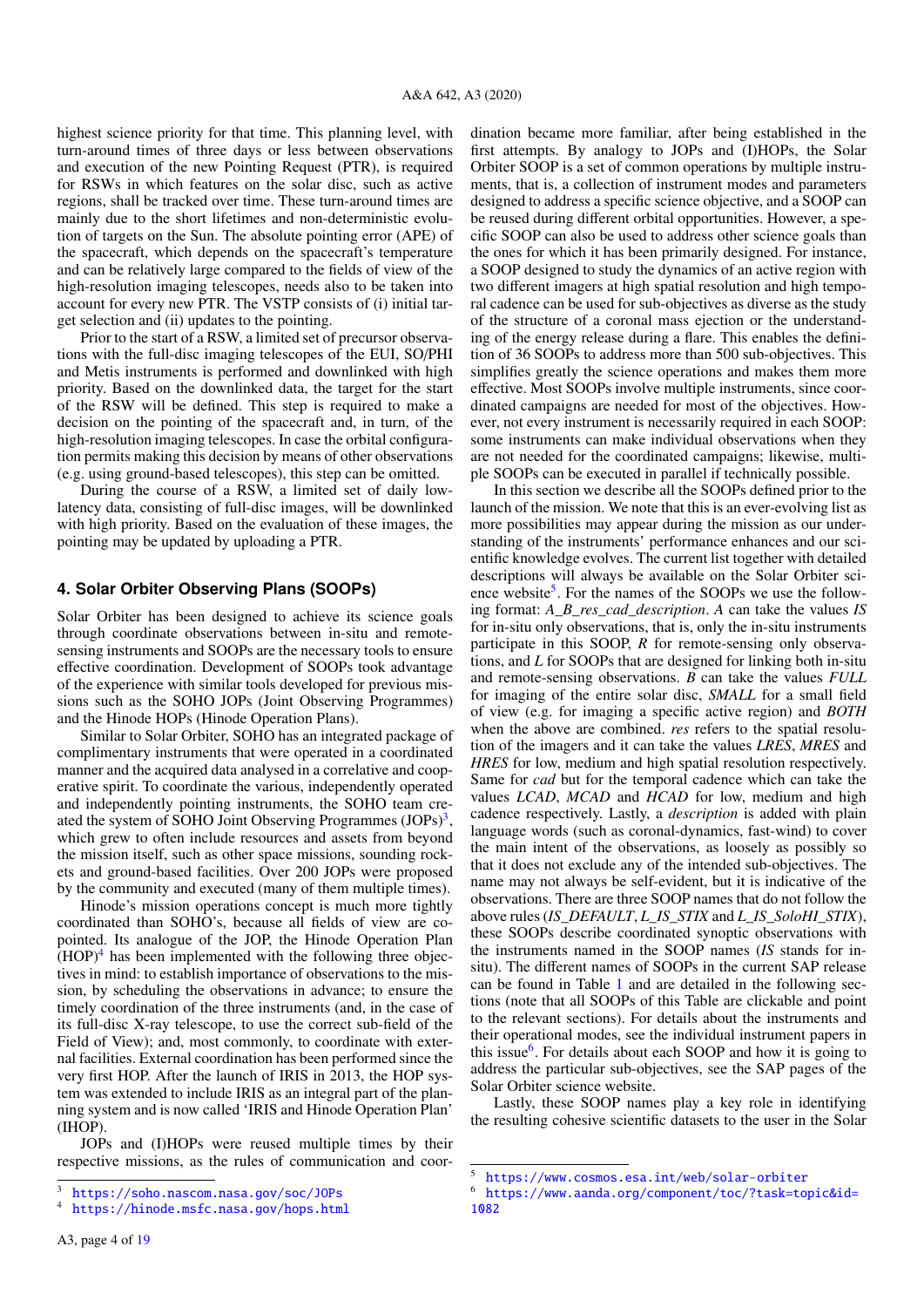<span id="page-4-0"></span>Table 1. Solar Orbiter Observing Plans (SOOPs).

| SOOP names                                       |
|--------------------------------------------------|
| <b>IS DEFAULT</b>                                |
| <b>L IS STIX</b>                                 |
| L_IS_SoloHI_STIX                                 |
| L_FULL_LRES_MCAD_Coronal-Synoptic                |
| L_FULL_LRES_MCAD_Probe-Quadrature                |
| L FULL MRES MCAD CME-SEPs                        |
| L FULL_HRES_LCAD_MagnFieldConfig                 |
| L_FULL_HRES_MCAD_Coronal-He-Abundance            |
| L_FULL_HRES_HCAD_Eruption-Watch                  |
| L_FULL_HRES_HCAD_Coronal-Dynamics                |
| L SMALL MRES MCAD Ballistic-Connection           |
| <b>L SMALL MRES MCAD Connection-Mosaic</b>       |
| L SMALL HRES HCAD Fast-Wind                      |
| L_SMALL_HRES_HCAD_Slow-Wind-Connection           |
| L_BOTH_MRES_MCAD_Farside-Connection              |
| L_BOTH_LRES_MCAD_Pole-to-Pole                    |
| L_BOTH_MRES_MCAD_Flare-SEPs                      |
| L_BOTH_HRES_LCAD_CH-Boundary-Expansion           |
| L BOTH HRES HCAD Major-Flare                     |
| R_FULL_LRES_LCAD_Transition-Corona               |
| R_FULL_LRES_HCAD_Full-Disc-Helioseismology       |
| R_FULL_LRES_HCAD_Local-Area-Helioseismology      |
| R_FULL_HRES_HCAD_Density-Fluctuations            |
| R_SMALL_MRES_MCAD_AR-Long-Term                   |
| R_SMALL_HRES_LCAD_Composition-vs-Height          |
| R_SMALL_HRES_LCAD_Fine-Scale-Structure           |
| R_SMALL_HRES_MCAD_Polar-Observations             |
| R_SMALL_HRES_HCAD_Atmospheric-Dynamics-Structure |
| R_SMALL_HRES_HCAD_AR-Dynamics                    |
| R_SMALL_HRES_HCAD_PDF-Mosaic                     |
| R_SMALL_HRES_HCAD_RS-Burst                       |
| R_SMALL_HRES_HCAD_Wave-Stereoscopy               |
| R_SMALL_HRES_HCAD_Ephemeral                      |
| R_SMALL_HRES_HCAD_Granulation-Tracking           |
| R_BOTH_HRES_HCAD_Nanoflares                      |
| <b>R_BOTH_HRES_HCAD_Filaments</b>                |

Notes. Every line is a clickable link to the respective SOOP section.

Orbiter ARchive  $(SOAR)^7$  $(SOAR)^7$ . Once they have already been downlinked, processed, and checked for calibration, all datasets from a given SOOP, from all participating instruments, will be linked and discoverable by searching for that SOOP name.

## <span id="page-4-1"></span>4.1. The in-situ baseline SOOP IS DEFAULT

IS\_DEFAULT is the baseline SOOP involving all four insitu instruments EPD (Energetic Particle Detector, see [Rodríguez-Pacheco et al.](#page-17-58) [2020\)](#page-17-58), MAG (Magnetometer, see [Horbury et al.](#page-16-15) [2020\)](#page-16-15), RPW (Radio and Plasma Waves instrument, see [Maksimovic et al.](#page-16-16) [2020\)](#page-16-16) and SWA (Solar Wind Analyser, see [Owen et al.](#page-16-17) [2020\)](#page-16-17). This will be the standard SOOP that will run during the whole cruise phase and during the nominal phase outside the RSWs. It will also run in combination with other SOOPs during the RSWs. It is designed to address all in-situ objectives for which no remote-sensing observations are needed. Within the SOOP, the four instruments will be in normal or in burst mode, together or individually. For details

regarding the coordinated campaigns of in-situ instruments, see [Walsh et al.](#page-17-49) [\(2020\)](#page-17-49).

This SOOP covers the operations needed to address all toplevel goals regarding the solar wind, interplanetary magnetic fields, coronal mass ejections and energetic particles. For many of those, it is important to perform long-term observations with a good spatial coverage of the inner heliosphere during the different phases of the solar cycle. This is why the in-situ instruments will always be operating throughout the mission, within the operational constraints explained in Sanchez et al. (in prep.). Special care has been taken for Electro-Magnetic Cleanliness (EMC) and it is guaranteed that the spacecraft will be EMCquiet during at least 70% of the time of the mission in order to acquire meaningful in-situ data (see Sanchez et al., in prep. and [García-Marirrodriga et al.](#page-16-18) [2020\)](#page-16-18).

Scheduling of different scientific objectives will have to take into account the best orbital opportunities. For instance, there are optimal geometrical configurations (such as radial alignments, alignments along the interplanetary magnetic field, and quadratures) between Solar Orbiter, Parker Solar Probe, BepiColombo, the Sun and Earth for which it will be particularly interesting to schedule burst modes (for the collaboration with other space and Earth assets, see [Velli et al.](#page-17-51) [2020\)](#page-17-51). Whenever additional assets are used to improve our understanding of the various sub-objectives, these have been indicated in the SAP.

In all of the following SOOPs, the in-situ instruments are always on, at least in normal mode, and we will not explicitly refer to their roles if not specifically needed for the SOOP or if they are not different from this mode.

## <span id="page-4-2"></span>4.2. L\_IS\_STIX: the in-situ default SOOP enhanced with X-ray observations

For some objectives related to solar energetic particles (e.g. how they can be rapidly accelerated to high energies, seed particles provided by flares, accelerated electrons on short timescales to explain hard X-ray fluxes), it is important to have information about X-ray emission in addition to the EPD measurements. This will be achieved by coupling the previous IS DEFAULT SOOP to the normal mode of the STIX instrument (Spectrometer/Telescope for Imaging X-rays – [Krucker et al.](#page-16-19) [2020\)](#page-16-19). As per current plan, STIX is baselined to operate only during the RSWs, but executing this SOOP for longer periods, including outside the windows, would allow better statistics on observations of X-rays and energetic particles over the course of the solar cycle and across a range of heliocentric distances.

## <span id="page-4-3"></span>4.3. L\_IS\_SoloHI\_STIX: the L\_IS\_STIX SOOP enhanced with spatial context from SoloHI

This SOOP aims to measure variability in gradual solar energetic particle events through the corona and the heliosphere. It is based on the previous [L\\_IS\\_STIX](#page-4-2) SOOP, enhanced with spatial context from the heliospheric imager, SoloHI [\(Howard et al.](#page-16-20) [2020\)](#page-16-20). This is for instance important to determine the role of warped shock fronts, turbulence and inhomogeneities in general, solar wind turbulence. The SoloHI Shock, Turbulence or Synoptic modes will be used (see [Howard et al.](#page-16-20) [2020](#page-16-20) for details) depending on the distance from the Sun (shock and turbulence modes are scheduled when the spacecraft is inside 0.4 au). Some of the objectives require in-situ burst modes, whereas others would greatly benefit from coordination with Parker Solar Probe. Similarly, this SOOP will also be used to augment Parker Solar Probe observations.

<span id="page-4-4"></span><sup>7</sup> <http://soar.esac.esa.int/soar/>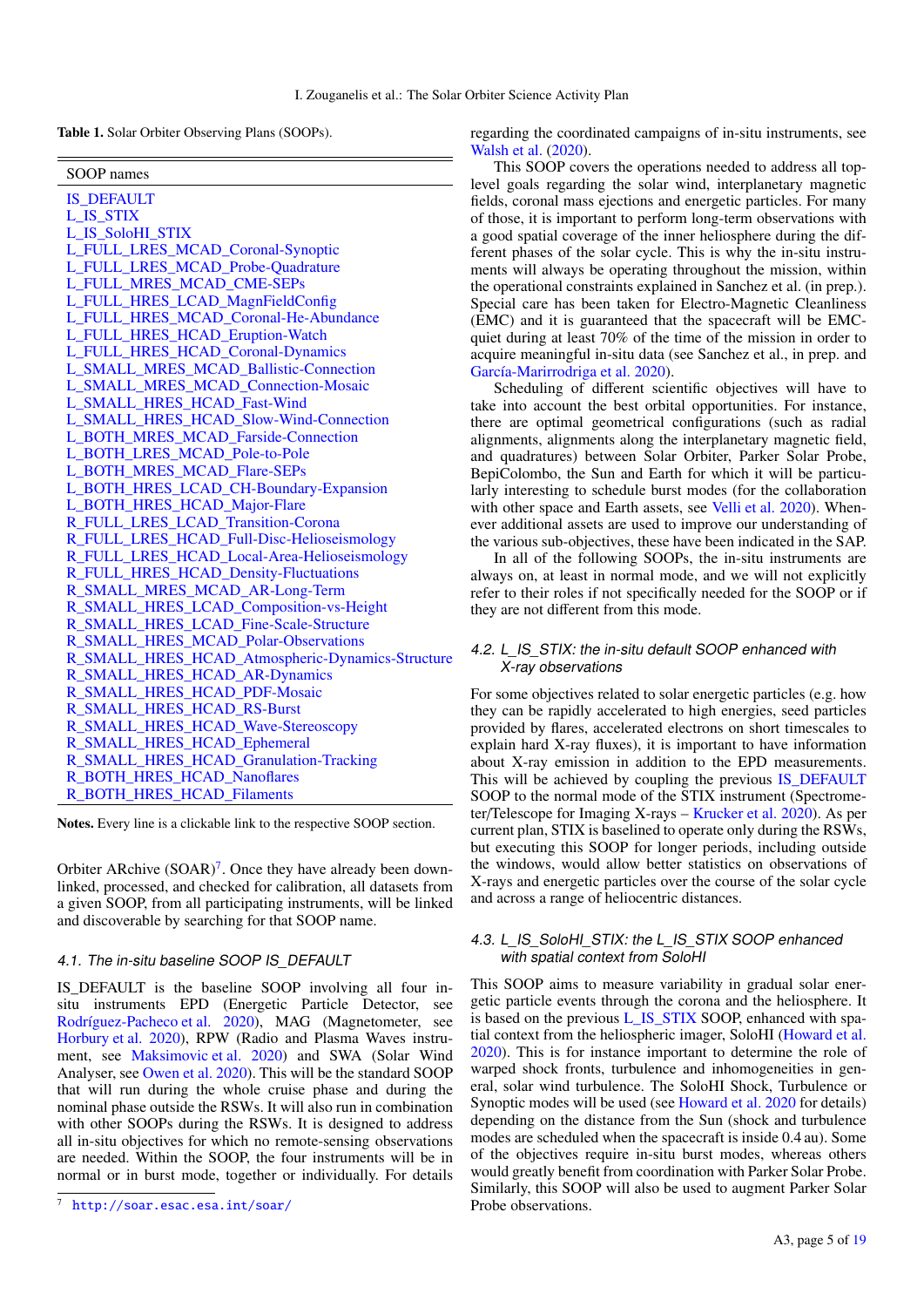#### <span id="page-5-0"></span>4.4. L\_FULL\_LRES\_MCAD\_Coronal-Synoptic

The coronal synoptic SOOP L\_FULL\_LRES\_MCAD\_Coronal-Synoptic is designed to provide insight into the global coronal structure and facilitate the study of coronal mass ejections. When scheduled, it typically runs for an entire RSW (default duration of ten days). The imagers point to disc centre (no off-pointing to a different region of the Sun is needed), and the SOOP will make use of the in-situ and Metis instrument triggers [\(Antonucci et al.](#page-16-21) [2020\)](#page-16-21). It is important to note that many instruments have triggers in their onboard systems. The EUI has a flare trigger responding to intensity enhancements in EUI/FSI (Full Sun Imager); STIX has a flare trigger responding to flares in the X-ray; and Metis has a CME trigger that responds to enhancements in white light emission off-limb. The EPD instrument triggers to burst mode when the energetic particle fluxes in different energy ranges reach certain thresholds. RPW triggers to burst mode when it detects interplanetary shocks or type III bursts and also prompts enhanced data capture for SWA and MAG.

The whole payload participates in this SOOP. The Extreme Ultraviolet Imager (EUI, see [Rochus et al.](#page-17-59) [2020\)](#page-17-59) makes use of the FSI at its synoptic mode with a cadence of around ten minutes (all SOOPs' cadences may be adjusted when scheduling them). The Metis coronagraph uses the GLOBAL mode and the CMEOBS special mode whenever triggered. The Photospheric and Helioseismic Imager (SO/PHI, see [Solanki et al.](#page-17-60) [2020\)](#page-17-60) observes with the Full Disc Telescope (FDT) synoptic mode with a cadence of six hours. SoloHI performs normal observations (with Synoptic and Shock modes at perihelion). STIX and in-situ instruments are in normal or burst modes (scheduled or triggered).

Objectives that will be addressed with observations made during this SOOP include CME structure and evolution, how the Sun's magnetic fields link into space, heating in flaring loops vs heating in active regions, and properties of the magnetic field at high solar latitudes. This SOOP will also be used for tracking supergranules in the Doppler maps to obtain maps of the large scale flows, including rotation and meridional circulation at high latitudes. For this purpose, Dopplergrams will be used taken at a 6-hour cadence. The resolution needed is a few hundred pixels across the solar diameter. The same series of Dopplergrams will be used to study the evolution of convective modes and supergranulation waves.

This SOOP is specifically designed to be low-resource and can be run even under the most challenging telemetry constraints. In that sense, this SOOP describes the minimum of performance that is feasible using the remote-sensing payload during the RSWs.

## <span id="page-5-1"></span>4.5. L\_FULL\_LRES\_MCAD\_Probe-Quadrature: specific SOOP for Parker Solar Probe quadratures

This SOOP is designed to study the corona while Parker Solar Probe is in quadrature with Solar Orbiter, that is the Probe-Sun-Orbiter angle is of the order of 90◦ . The default duration of this SOOP is three days, the Solar Orbiter spacecraft points the remote-sensing instruments to solar disc centre and the in-situ triggers are enabled. SO/PHI and EUI provide context, while Metis and SoloHI are the main instruments of this SOOP as they will be providing imagery of the solar wind that is expected to be encountered by the Parker Solar Probe. Medium cadence is sufficient for this SOOP: SO/PHI will be using the FDT telescope

A3, page 6 of [19](#page-18-21)

in a 6-hours cadence, EUI will be using the synoptic mode of FSI, while Metis will be using its special COMET/PROBE mode with a cadence ranging between one and ten minutes depending on the heliocentric distance. SoloHI will also adapt its mode depending on the distance.

## <span id="page-5-2"></span>4.6. L\_FULL\_MRES\_MCAD\_CME-SEPs: Solar Energetic Particles accelerated by CMEs

In order to understand whether and how the in-situ properties of the solar energetic particles (SEPs) are linked to the coronal mass ejections (CMEs) and shocks, continuous observations with the in-situ payload are needed, together with SoloHI and Metis instruments observing the CMEs as they propagate out of the corona. The typical duration of this SOOP is ten days with a disc centre pointing and all in-situ and Metis triggers enabled. SoloHI will be observing in its Shock and Synoptic modes, Metis will be in the standard mode GLOBAL or in the specially designed mode CMEOBS. The FSI imager of EUI will be in synoptic mode with the default cadence of ten minutes or down to five minutes when possible for specific objectives. SO/PHI and SPICE (SPectral Imaging of the Coronal Environment – [SPICE Consortium](#page-17-61) [2020\)](#page-17-61) are not included in this SOOP. If possible, this SOOP will run when the Parker Solar Probe is within 0.25 au and optimally to the east of Solar Orbiter, so that Probe is into the SoloHI field of view.

## <span id="page-5-3"></span>4.7. L\_FULL\_HRES\_LCAD\_MagnFieldConfig: studying the large scale structure of the interplanetary magnetic field

Solar Orbiter will acquire magnetograms of the Sun's polar regions with SO/PHI, while MAG measures the magnetic field in space at a range of locations, making more precise measurements of the reversal of the solar magnetic field and its effects on the heliosphere. This SOOP has been mainly designed to understand how the solar field reversal affects the coronal and heliospheric magnetic fields. For this purpose, the instruments will measure the polarity and the variation of large scale structures of the Sun's magnetic field in interplanetary space close to the Sun as it progresses from solar minimum towards maximum and the global field reverses. Even though part of this objective can be addressed with in-situ only measurements, full disc remote sensing observations are required to properly understand how the changes observed in situ are linked to the overall changes of the Sun's surface magnetic field. For this, long-term observations at synoptic modes are needed (for telemetry reasons), by targeting the full disc for both photospheric and coronal fields. Since such (low resolution) observations already exist from Earth, it is mostly of interest to observe when Solar Orbiter is at the far side of the Sun or during the extended periods when the spacecraft is moving towards/away from Earth, at either side of the Sun. In the latter case it would be useful to take observations that are regularly spaced in solar longitude rather than in time. This will also be repeated for different latitudes. Since in-situ MAG measurements are key for this objective, good statistics during EMC Quiet periods are required. SO/PHI's FDT will observe at its highest spatial resolution with a cadence of once or twice per day. EUI's FSI will also observe at its highest spatial resolution at the same cadence. Metis will observe with its synoptic programme for magnetic field structure (GLOBAL and/or LT-CONFIG modes).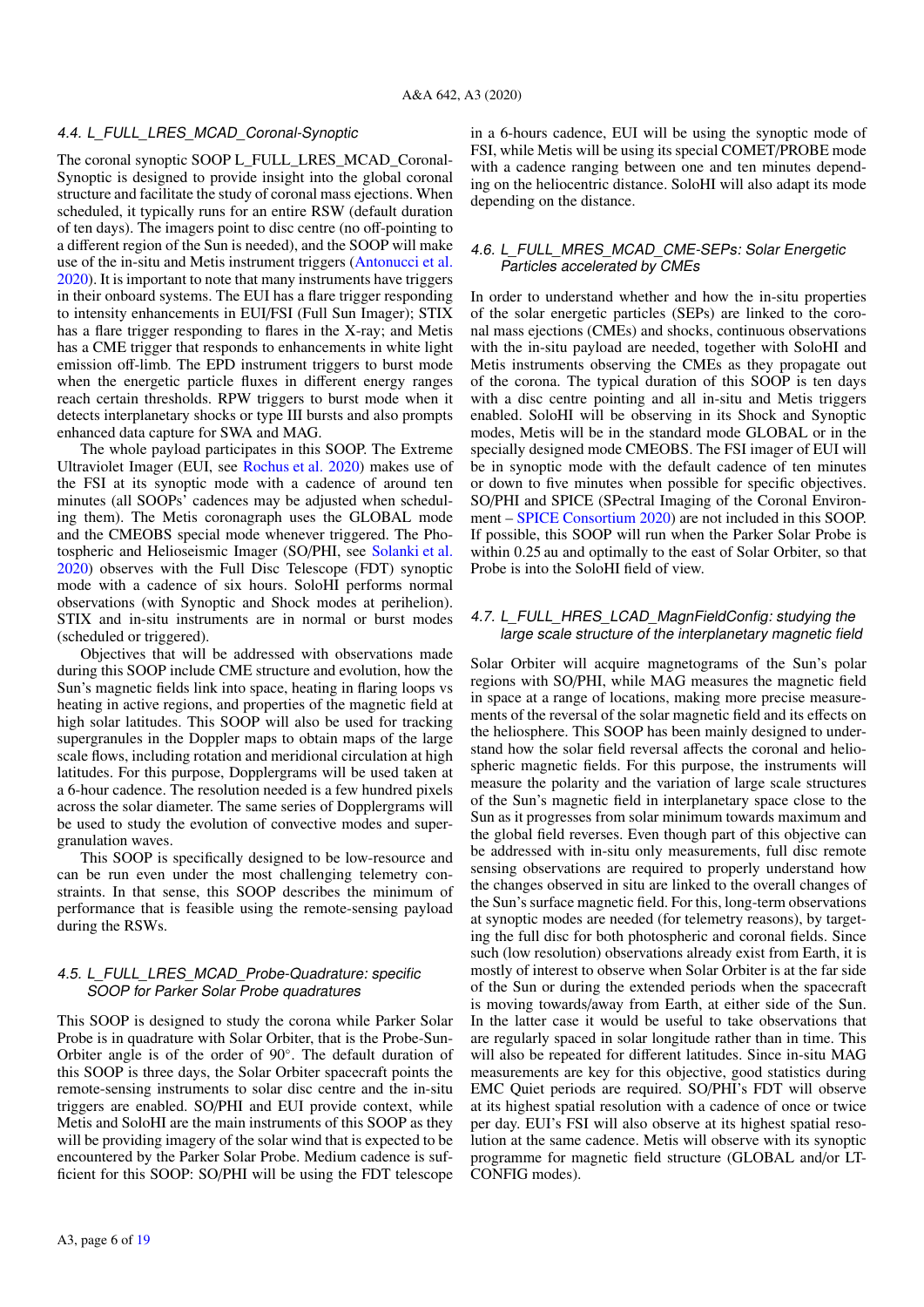#### <span id="page-6-0"></span>4.8. L\_FULL\_HRES\_MCAD\_Coronal-He-Abundance: linking helium abundance from the corona to the solar wind

Compared to its value in the solar convective envelope, the helium abundance deduced from in-situ measurements of the fast and slow solar wind has long been known to be depleted relative to hydrogen, with occasional transient exceptions [\(Bochsler](#page-16-22) [1998\)](#page-16-22). In the slow solar wind, the degree of depletion has been shown to depend upon the wind speed and the level of solar activity [\(Aellig et al.](#page-16-23) [2001\)](#page-16-23). Measurements of the helium abundance in the corona, associated with measurements of the coronal outflow velocity, will provide evidence of the degree of correlation between wind speed and helium abundance and allow identification of the source regions of slow wind streams with different helium abundance. During the mission phases when the spacecraft is at the closest perihelia of 0.28 au, it will be able to continuously observe individual regions, free from projection complications, over longer periods than are possible from Earth orbit. During this reduced rotation of the Sun relative to the spacecraft, the intrinsic evolution of magnetic topology will be inferred from photospheric magnetograms and extrapolations and thus its influence on the wind parameters (such as wind outflow velocity and helium abundance) will be directly assessed.

The abundance can be derived from simultaneous observations of the resonantly scattered component of singly ionised helium by EUI/FSI in its 30.4 nm channel and of that of neutral hydrogen by Metis in Ly $\alpha$  (121.6 nm). For EUI the FSI synoptic mode with 20 min cadence will be used and potentially the EUI occulter (the FSI aperture door has a position in which an occulting disc blocks the light coming from the solar disc, so that only the UV light coming from the low corona can reach the detector). For Metis, the modes MAGTOP and WIND will be used with a 20 min cadence for a duration of at least two hours in order to obtain global maps of neutral hydrogen  $Ly\alpha$  intensity, electron density and the outflow velocity. SPICE (Composition Mapping mode) will contribute a mapping of the near-surface elemental abundances, including that of helium, which constitutes a reference for establishing abundance variations in the wind. SO/PHI will contribute with a 6 h cadence synoptic mode, providing data suitable for coronal magnetic field extrapolations. SoloHI will measure the solar wind speed above the potential source region in coordination with Metis. In those circumstances when connectivity could be established between the coronal regions observed by Metis and EUI/FSI and the insitu plasma probed by Solar Orbiter, SWA will measure the α/*<sup>p</sup>* density ratio and composition. This SOOP will in principle be scheduled when the spacecraft is inside 0.45–0.5 au, which is an optimal distance for the EUI/FSI occulter, or at perihelion for a reduced rotation of the Sun relative to the spacecraft. This SOOP would also benefit from coordination with DKIST (Cryo-NIRSP instrument) when Solar Orbiter is in conjunction or opposition with Earth. In particular, the Cryo-NIRSP spectrograph on DKIST in coronagraphic mode will be able to provide measurements of the He I 1083.0 nm line as well as context imaging and spectra in coronal lines in the infrared up to 1.5 solar radii.

#### <span id="page-6-1"></span>4.9. L\_FULL\_HRES\_HCAD\_Eruption-Watch

This SOOP is designed to observe eruptive events and contribute to the understanding of coronal mass ejection initiation. The full solar disc will be observed with highest spatial resolution available to the full disc telescopes and temporal cadence for a typical duration of one day. EUI will be in the Global Eruptive Event mode during the whole day, but it will prioritise the data of one or two events due to telemetry limitations (for example data corresponding to two hours of the day). Metis' standard mode GLOBAL will be used together with the CMEOBS mode for a duration of at least one hour, when triggered with a CME flag. SO/PHI's FDT will also be observing at the highest spatial resolution with a cadence of two to five minutes and a data selection will be needed as for EUI. SoloHI will perform a combination of the Shock and Synoptic modes, each for half of the total duration of the SOOP. SPICE will run a CME watch programme made of high (8 min) and slow (22 min) cadence sparce scans. These will have the largest possible field of view and will allow to sample CMEs initiation dynamics, dimming propagation and perform plasma diagnostics of density, velocity and temperature. STIX and the in-situ instruments will be in normal mode, with all triggers enabled. The EUI and SO/PHI internal memory capacities enable to run this SOOP during a maximum duration of one day. The preferred orientation for these observations is in quadrature with Earth (i.e. the angle between Earth-Sun-Orbiter being of the order of 90°), so that L1 and Earth-based assets may measure the resulting ICME in situ in case it propagates towards the Earth.

## <span id="page-6-2"></span>4.10. L\_FULL\_HRES\_HCAD\_Coronal-Dynamics

This SOOP is aimed at observing structures in the outer corona and linking them to the heliosphere observed in-situ. The Metis and SoloHI instruments lead this SOOP, while the in-situ payload provides continuous observations. Synoptic support is provided from other full disc remote-sensing instruments (SO/PHI and EUI). The typical duration of this SOOP is one day. SoloHI operates in a combination of the high-cadence Turbulence mode and the Synoptic mode. Metis runs a generic mode such as WIND interleaved with FLUCTS for a typical duration of one hour per day. When this is run close to the perihelion, the disc centre pointing is preferred in order for Metis to be able to operate. When off-pointing to a limb active region is possible, SPICE can optionally contribute with the 'CME Watch limb' mode. Objectives that will be covered with this SOOP are tracing of streamer blobs and other structures through the outer corona and the heliosphere, study of the structure and evolution of streamers, coronal shocks and associated heating, dissipation and acceleration mechanisms. When possible, radial alignments or quadratures with Parker Solar Probe and/or Earth assets would be very beneficial.

## <span id="page-6-3"></span>4.11. L\_SMALL\_MRES\_MCAD\_Ballistic-Connection

This SOOP also addresses the objectives of tracing streamer blobs or other structures through the outer corona. The difference to the previous SOOP is mainly that off-pointing is needed to the region on the Sun that is most likely connected ballistically to the spacecraft, according to the solar wind models. In this case, Metis cannot always be used. This SOOP will run in medium resolution and cadence for a typical duration of three days. EUI/FSI will be in Synoptic mode, while EUI/HRI (High Resolution Imagers) will observe in Coronal Hole mode at a cadence of roughly 15 minutes, adjusted to be equal to the cadence of SO/PHI's High Resolution Telescope (HRT). SoloHI will use its nominal synoptic perihelion programme. SPICE composition and dynamics modes will be interleaved. The in-situ instruments will be in normal mode with the regular scheduled bursts and the possibility of triggered burst.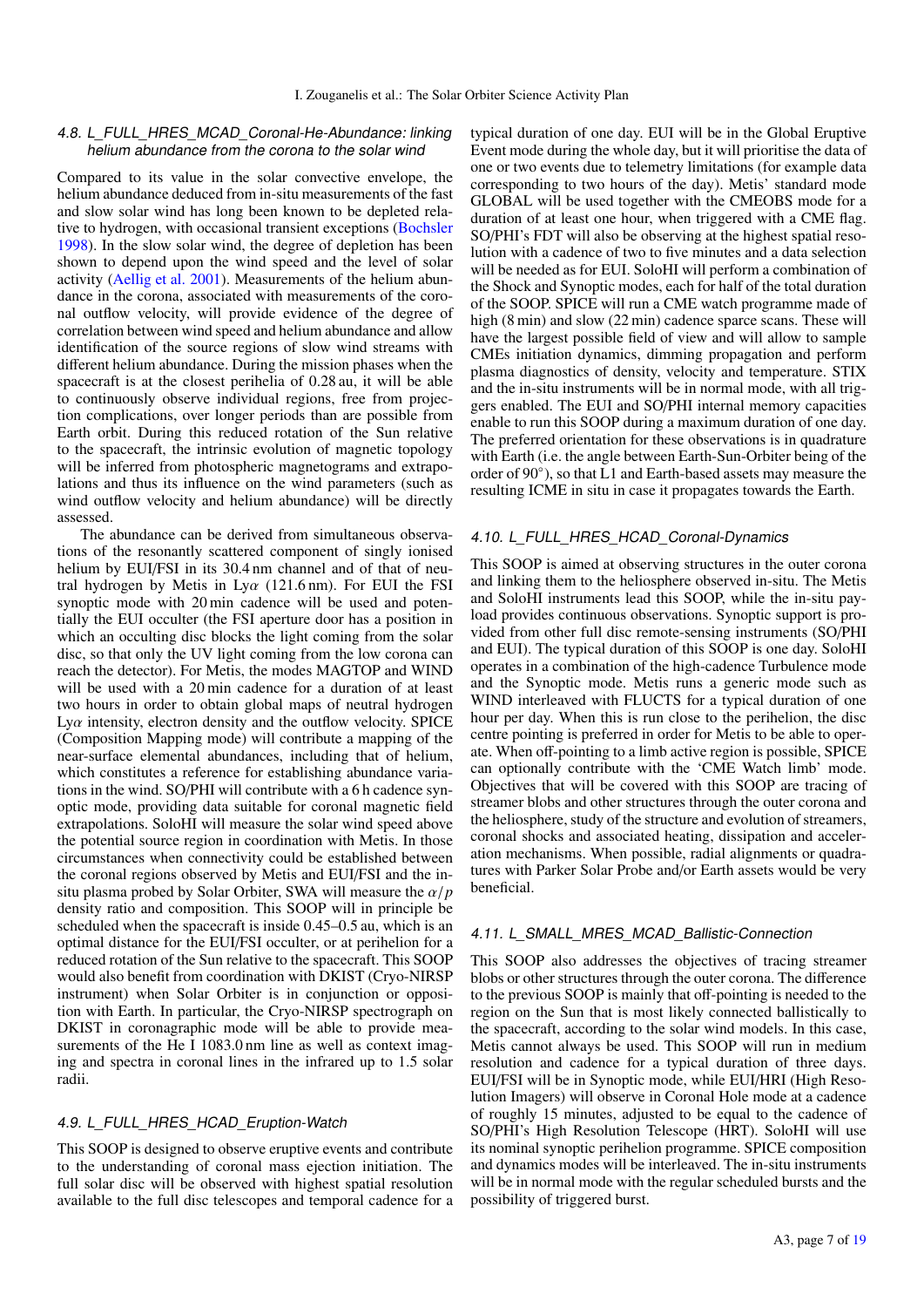#### <span id="page-7-0"></span>4.12. L\_SMALL\_MRES\_MCAD\_Connection-Mosaic

This SOOP is designed to allow the high-resolution remotesensing observations to cover a wider area than normal, in particular SPICE. This SOOP is to be used in particular with a mosaic of spacecraft pointings (see [SPICE Consortium](#page-17-61) [2020](#page-17-61) in this issue for details), though it does not necessarily need to be. Alternatively it could be used when the spacecraft points, for a limited amount of time (few hours typically), to the most likely connectivity point, within a mainly solar disc-centred observation period. The SPICE instrument, which needs 30 min to produce a composition map, is the priority instrument driving this SOOP with a typical duration of three hours. The details on the slit size, exposure time, number of positions, field of view, number of repetitions and the lines used can be found on the SAP pages of the Solar Orbiter science website for each objective. SO/PHI/HRT and EUI/HRI will be producing two to three images for each SPICE map, which corresponds to a typical cadence of 10– 15 min. Synoptic observations will also be provided by EUI/FSI. The Metis instrument will in general be in safe mode with its door closed, unless the spacecraft is far enough from the Sun (see [Antonucci et al.](#page-16-21) [2020](#page-16-21) for details about the operational constraints of Metis). In particular, the door of the Metis instrument must be closed when the spacecraft is pointing off Sun centre, called "off-pointing", since the coronagraph is designed specifically to operate in Sun-centred position. However the door can be open during off-pointing if at the same time the spacecraft is far enough from the Sun, approximately farther than 0.55 au. This SOOP covers objectives related to the connection of the plasma observed in situ to the features observed on the solar disc. For example, to trace streamer blobs (as already described in SOOPs [L\\_SMALL\\_MRES\\_MCAD\\_Ballistic-](#page-6-3)[Connection](#page-6-3) and [L\\_FULL\\_HRES\\_HCAD\\_Coronal-Dynamics\)](#page-6-2), a north-south mosaic will be performed (thus eliminating latitudinal uncertainty), centred on the most likely connection point as defined by state-of-the-art models (see [Rouillard et al.](#page-17-62) [2020\)](#page-17-62). This objective can equally benefit from Parker Solar Probe observations as well as observations from Earth (e.g. when in quadrature with Earth we can have SoloHI images of blobs directed to Earth or images taken from Earth of blobs that are expected to reach Solar Orbiter). Another objective that will be addressed with this SOOP is the identification of the possible sources of the slow solar wind, by doing, for example, mosaics of a larger area around an active region, again using modelling to identify the best possible candidate. This SOOP is expected to run many times in different phases of the solar cycle and near perihelion for a maximum chance of linking the plasma to its source regions.

#### <span id="page-7-1"></span>4.13. L\_SMALL\_HRES\_HCAD\_Fast-Wind

To identify the sources of the fast solar wind, it is not sufficient to perform a remote-sensing characterisation of the corona, for example, by pointing to the centre of a coronal hole and its boundaries. It is also important to observe the fast wind in situ and link it back to its origin. In order for the in-situ plasma to be likely connected to the remotely-observed source regions, a coronal hole needs to be chosen, based on earlier observational evidence and modelling. Such a connected coronal hole is expected to be on average near the west limb and it needs to be observed from a location close to the Sun and preferably during high-latitude windows. This will be done during different parts of the orbit. An example could be to observe during a window that precedes perihelion to obtain the overall context of the solar disc and then observe during the perihelion for connectivity. Polar coronal holes will also be observed with Metis from the equatorial plane (no need for high-latitude observing windows, since it can be observed in the plane-of-sky above the hole). Low-latitude coronal holes will also be observed for intermediate speed outflow. Even if this has a lower priority (in terms of this specific science goal), it will not be neglected since this is the typical solar wind observed at Earth. The minimum and declining phase of the solar activity cycle is preferable for observing polar coronal holes. Low-latitude coronal holes can be observed at any phase of the cycle, but the probability to be at the right longitude at perihelion is low.

The required observations include EUI/HRI in Coronal Hole mode with one minute cadence, during one to two hours and 12 h at lower cadence, SO/PHI observes at high resolution at one min cadence, while SPICE provides FIP (First Ionisation Potential) bias and velocity maps running for several hours three times per day. The in-situ instruments will be in normal mode for the connection and burst modes for more details. MAG Burst mode is required for ion cyclotron wave identification to distinguish from different acceleration and heating mechanisms as well as small scale changes, for example, jet-like features. 3-D distributions are needed at 1 s scales in order to determine the properties inside and outside these features and relative heating efficiency for protons and alphas.

The possible remote-sensing targets will include wide regions of well extended coronal holes, as well as smaller regions for focusing on the different candidate sources of the fast wind, such as small, cool coronal loops, open magnetic funnels at the base of coronal holes, spicules with short lifetimes and macrospicules within coronal holes, polar plumes, interplume regions, coronal hole boundaries etc.

#### <span id="page-7-2"></span>4.14. L\_SMALL\_HRES\_HCAD\_Slow-Wind-Connection

Identifying the sources of the slow solar wind is expected to be one of the most challenging scientific goals of Solar Orbiter. As for all wind origin objectives, it is required to compare the elemental composition, temperatures and charge states of coronal features to the in-situ ones, adopting different strategies for different kinds of structures (such as helmet streamers, loops near active regions, streamer cores, edges of active regions etc.). This SOOP aims at catching with the remote-sensing instruments the dynamics of an open-closed field boundary, while the wind associated with such a boundary would then be measured in situ. High-resolution remote-sensing observations are required to catch the dynamics and since specific target pointing is needed, the best available models will be used for predicting the best candidate region to which the spacecraft is likely connected. A typical duration for this SOOP is three days. EUI Coronal Hole mode will be used at a cadence of one minute together with the synoptic mode of FSI. SO/PHI will acquire regularly spaced HRT data at medium to high resolution (600 s default cadence, but one hour cadence will also be marginally sufficient for studying interchange reconnection at high resolution). SO/PHI will also make use of the Low-Latency magnetograms [\(Solanki et al.](#page-17-60) [2020\)](#page-17-60) in order to better identify the most interesting periods that would be selected for downlink. SPICE is central to this objective using a combination of the Dynamics mode and of Composition Mapping rasters. The raster area will be optimised to make sure that the open-closed field boundaries are captured and the lines will be chosen according to the type of target.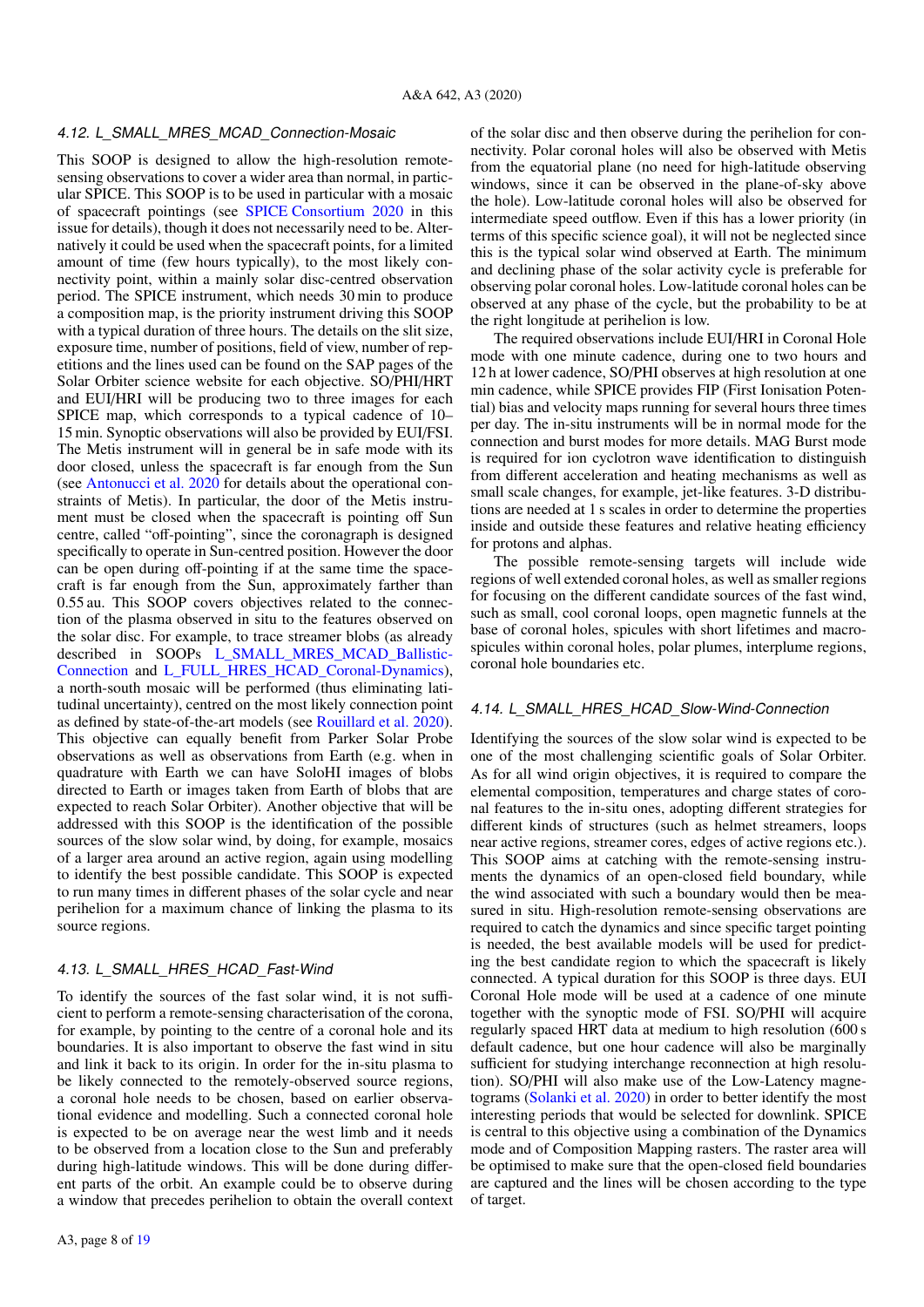#### <span id="page-8-0"></span>4.15. L\_BOTH\_MRES\_MCAD\_Farside-Connection

Just as for the SOOP [L\\_SMALL\\_HRES\\_HCAD\\_Slow-Wind-](#page-7-2)[Connection,](#page-7-2) the aim is to observe the region to which the spacecraft is likely to be connected and address all connectivity science goals, both for fast and slow solar wind sources. When the spacecraft is at the far side of the Sun as seen from Earth, additional imagery of the full solar disc is needed with the SO/PHI/FDT synoptic programme at low cadence. When possible, a higher spatial resolution is preferred. All other instruments will follow the same strategy as in [L\\_SMALL\\_HRES\\_HCAD\\_Slow-Wind-Connection.](#page-7-2)

#### <span id="page-8-1"></span>4.16. L\_BOTH\_LRES\_MCAD\_Pole-to-Pole

This SOOP is designed to be used as a whole or half-orbit synoptic campaign that scans the Sun from high latitudes in one hemisphere to the other. For that reason, it will mainly be used later in the nominal mission phase when the spacecraft reaches inclinations of at least 15 degrees. This SOOP resembles very much the coronal synoptic [L\\_FULL\\_LRES\\_MCAD\\_Coronal-](#page-5-0)[Synoptic,](#page-5-0) but this time SPICE is necessary as well. The default duration of this SOOP is ten days with the imagers pointing mainly to the disc centre. EUI makes use of the FSI telescope in its synoptic mode with a cadence around ten minutes. Metis uses the GLOBAL or LT-CONFIG modes to observe large scale coronal structures and the CMEOBS special mode whenever triggered by a CME detection. SO/PHI observes with the FDT telescope synoptic mode, but HRT will also be used at a medium cadence especially at higher latitudes for polar magnetic field observations. SoloHI performs synoptic observations. STIX and in-situ instruments are in normal or burst modes (scheduled or triggered). SPICE scans many latitudes performing a Composition Mapping raster for mapping the whole area, followed by multiple instances of the CME Watch mode.

## <span id="page-8-2"></span>4.17. L\_BOTH\_MRES\_MCAD\_Flare-SEPs

This SOOP is aimed at understanding the properties and dynamics of solar energetic particles (SEPs) in relation to flare events. EUI and STIX are leading this SOOP, while the in-situ payload provides continuous observations. Synoptic support from other full disc remote-sensing instruments is provided. Disc centre pointing is preferred especially since the SEP events are rather rare and it is not feasible to know which particular region should be observed. Because of the difficulty predicting the events, it is preferable not to observe with high-resolution or high-cadence with EUI and SO/PHI (five to ten minutes cadence is considered to be sufficient), except when such observations (at one minute cadence) are triggered by a STIX flag whenever the flare happens to be inside the EUI/HRI field of view. Metis special mode CMEOBS can also be triggered by a CME flag and observe for a minimum time of one hour with a cadence of one minute.

## <span id="page-8-3"></span>4.18. L\_BOTH\_HRES\_LCAD\_CH-Boundary-Expansion

This SOOP is similar to [L\\_SMALL\\_HRES\\_HCAD\\_Slow-](#page-7-2)[Wind-Connection,](#page-7-2) but it specifically aims to study overexpanded coronal holes boundaries as possible sources of the slow solar wind. This requires a different SO/PHI mode and different SPICE observations. Regularly spaced SO/PHI/FDT images are required with a cadence of six hours throughout a remote-sensing window. For SPICE, the raster area will be optimised to make sure the open-closed field boundary is captured. For this reason, six rasters are planned at perihelion at highest possible spatial resolution. A full north-south raster will only be done for extended holes, otherwise it is enough to point at the boundaries. For stable structures, three to four days of standard observations are planned together with one day of mosaic observations.

## <span id="page-8-4"></span>4.19. L\_BOTH\_HRES\_HCAD\_Major-Flare

This SOOP aims to perform high-resolution and high-cadence observations of a major flare to study the event in unprecedented detail, ideally at perihelion and pointing to the most promising region for a typical duration of four days. The first instance of this SOOP is planned in the ascending phase of the solar cycle. It is proposed to repeat this SOOP until a major flare is successfully captured at high cadence and high spatial resolution. A special opportunity could arise when Solar Orbiter and Earth are both connected to the same, promising Active Region (either magnetically or ballistically). It will potentially be combined with observations from DKIST and other Earth-based (GST, SST, Gregor etc.) or near-Earth observatories and instruments. EUI/HRI observes in highest spatial resolution with 1 s cadence and EUI/FSI at 1 min cadence. To avoid limiting the telemetry for the entire orbit, the triggers allow to only select the most interesting hour for downlink. The FSI images allow to study potential EUV waves associated with the flare. STIX observes in its normal mode. SPICE is in Dynamics mode with the raster centred at the centre of EUI. A SPICE CME watch mode could be added after a number of repeats of this SOOP. SO/PHI/FDT observations are used for context and extrapolations. SoloHI in normal mode provides heliospheric imaging of a potential CME associated with the flare.

## <span id="page-8-5"></span>4.20. R\_FULL\_LRES\_LCAD\_Transition-Corona

The large scale structure of the low corona is determined by active regions, filament channels and coronal holes whose presence and location have a clear evolution over the solar cycle. Higher up in the corona, active regions and filaments are overarched by pseudo-streamers and streamers that fade into the heliospheric plasma sheet. This intermediate region or transition corona between about one and three solar radii above the limb has not to date been well studied as it corresponds to the field-of-view gap between most EUV imagers and coronagraphs. Coronal/heliospheric simulation codes such as ENLIL (Odstrčil & Pizzo [1999\)](#page-16-24) or EUHFORIA [\(Pomoell & Poedts](#page-16-25) [2018\)](#page-16-25) typically bypass the complexity in this region completely by employing ad hoc empirical laws to obtain "coronal" boundary conditions at 0.1 au. When trying to determine the coronal footpoint of features observed by the in-situ instruments, the transition corona introduces significant uncertainty as the Parkerspiral type of mapping has to be connected to magnetic field extrapolations from the photosphere. Deciphering this connection is thus important for Solar Orbiter connection science, but the transition corona itself might also harbour interesting features. The purpose of this SOOP is to obtain a full-Sun structure of the transition corona involving in first instance SO/PHI/FDT (for magnetic extrapolations), EUI/FSI (optionally with occulter) and Metis. The basic observation unit is one full-disc image set per day from all three telescopes or ideally in fixed longitude intervals. This basic observation unit has to be repeated as many subsequent days as possible as to obtain a full-Sun 360 degree coverage. This will be achieved by combining three RSWs, by joint observations from Earth-based instruments and – if needed –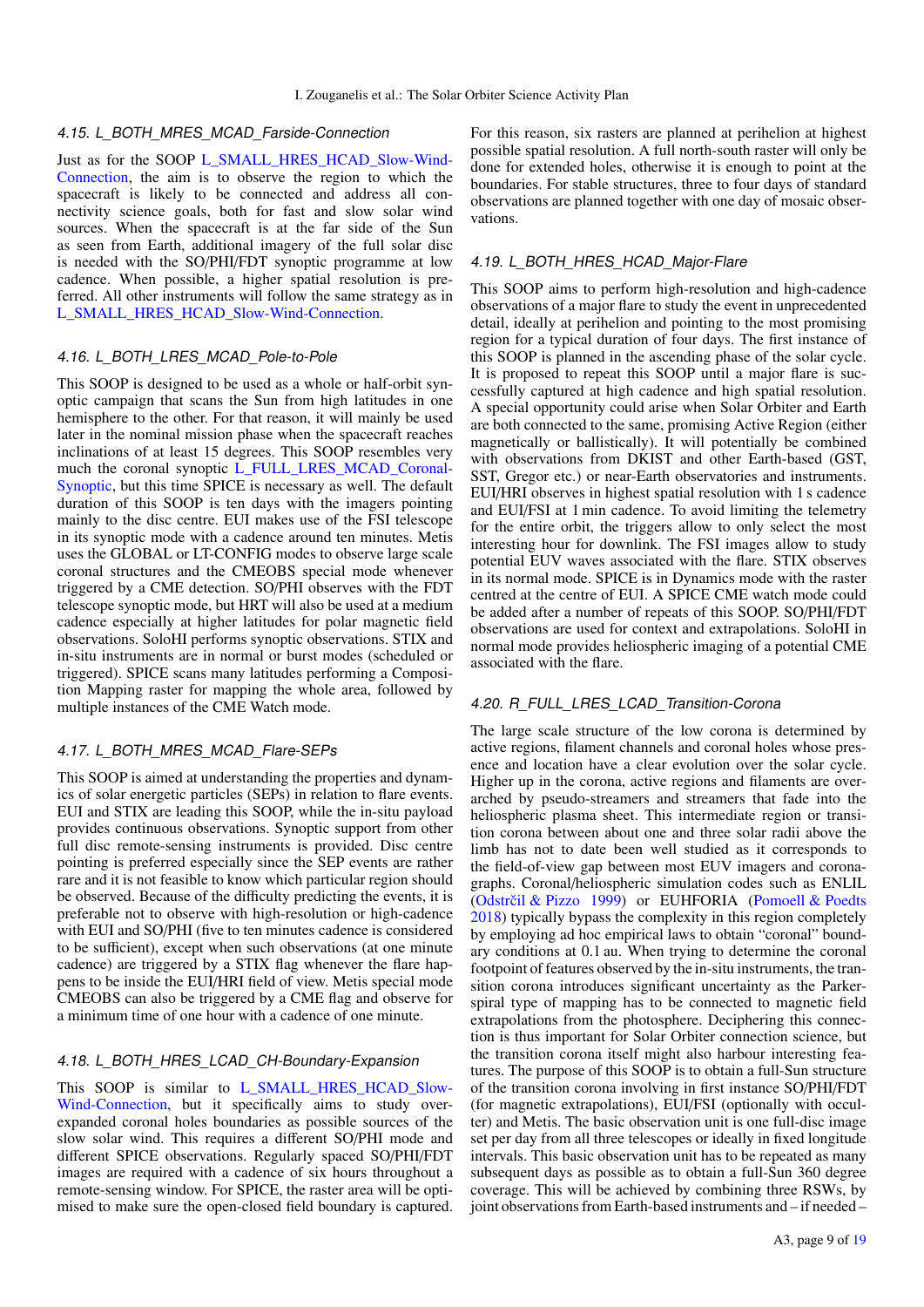observations outside of the remote sensing windows will be considered too (see Sect. [6\)](#page-14-0). The 360 degree total observation will be done at least once near solar minimum and once near solar maximum. This SOOP does not require a perihelion observation point for the highest resolution nor any off-pointings.

## <span id="page-9-0"></span>4.21. R\_FULL\_LRES\_HCAD\_Full-Disc-Helioseismology

This SOOP is designed for all helioseismology techniques using full-disc data from the SO/PHI FDT. Solar Orbiter will provide the first opportunity to implement helioseismology to probe flows and structural heterogeneities deep in the Sun as well as active regions on the far side. Combining Solar Orbiter observations with ground- or space-based helioseismic observations from 1 AU (e.g. GONG, SDO, Lagrange) will open new windows into the Sun [\(Löptien et al.](#page-16-26) [2015\)](#page-16-26). Looking at the Sun from two distinct viewing angles will increase the observed fraction of the Sun's surface and will benefit global and local helioseismology techniques (e.g. [Roth et al.](#page-17-63) [2016\)](#page-17-63), because the modes of oscillation will be easier to disentangle due to the reduction of spatial leaks. The signal-to-noise will increase and the reliability of the measured mode frequencies will improve due to the reduced reliance on details of the modelling.

To fulfil the full-disc helioseismology objectives, the SO/PHI FDT line-of-sight velocity images are required at one minute cadence, together with some intensity and magnetic field images at much lower cadence for context information. In order to save telemetry, the spatial resolution may be reduced by a variable amount (depending on distance to the Sun and centre-to-limb position) and images could be compressed by binning to  $2 \times 2$ (corresponding to a resolution of 3 Mm when the spacecraft is at perihelion) or cropping when observing far away from the Sun. Higher compression may possibly be acceptable for far side imaging. For deep focusing, this SOOP will run for several days (e.g. three days). For far side imaging to detect modes passing through the solar core, observations are needed to be as long as possible, of the order of 60 days. Such long observations are not yet part of the science plan and their feasibility needs to be assessed taking into account the operational limitations.

Two spacecraft (or the Earth plus a spacecraft) not only allows for increased spatial coverage, it also allows one to study mode physics by measuring two of the three components of the velocity, instead of only one. This allows one to investigate the phase difference between and the relative amplitude of the components as a function of position on the solar disc, which contributes to centre-to-limb systematics. These measurements can be compared to numerical simulations to learn about the physics of acoustic modes near the surface, provide a unique probe of the near-surface convection. By combining three vantage points (e.g. Solar Orbiter, GONG or SDO, and Lagrange at L5), it may even be possible to further constrain the three velocity components of the oscillations and the convection.

The differential rotation and the meridional circulation can also be measured using global-mode techniques by studying how the mode eigenfunctions are distorted at the surface [\(Schad et al.](#page-17-64) [2011,](#page-17-64) [2013;](#page-17-65) [Woodard et al.](#page-17-66) [2013\)](#page-17-66). These mode-coupling techniques will greatly benefit from an improved understanding of mode physics.

Techniques of helioseismic holography will also be applied to image the Sun's three dimensional structure by focusing acoustic waves at target locations in the solar interior. One of the most impressive applications of helioseismic holography is the imaging of active regions on the far side of the Sun, that is on the hemisphere facing away from Earth at a given

time. Recent theoretical efforts have led to improvements of the method [\(Gizon et al.](#page-16-27) [2018\)](#page-16-27) and active regions of average sizes can now be imaged with only a few days of observations. Observations from Solar Orbiter will allow helioseismic holography to provide improved measurements of the remaining far side. In addition, SO/PHI magnetograms will help calibrate and validate the measurements of the far side made using holography based on data taken on the front side (from L1, the Earth, or L5), for improved space weather predictions.

Large-scale flows, including the meridional flow, can be constrained using time-distance helioseismology, which consists of measuring the time of acoustic waves travelling between pairs of points on the surface through the solar interior. Inversions of travel times have led to different answers for the deep meridional flow. These differences may result from different instrument systematic errors, the calibration of the observations, and/or different assumptions in the data analysis. An additional data source (SO/PHI FDT) will be important to sort out the current disagreement between MDI, GONG and HMI, to understand the systematics, and to improve the calibration of the observations. Furthermore, stereoscopic helioseismology will allow us to consider acoustic ray paths which reach deep in the convection zone or propagate through the polar regions (multiple skips), see [Löptien et al.](#page-16-26) [\(2015\)](#page-16-26). Another application of time-distance helioseismology is the study of solar Rossby waves, which play an important role in the dynamics of the convection zone. The Rossby waves with the longest wavelengths are particularly interesting as they have maximum sensitivity near the base of the convection zone; they will be much easier to detect with extended spatial coverage from L5.

## <span id="page-9-1"></span>4.22. R\_FULL\_LRES\_HCAD\_Local-Area-Helioseismology

This SOOP has several scientific objectives, all revolving around the use of SO/PHI/HRT data for helioseismology [\(Löptien et al.](#page-16-26) [2015\)](#page-16-26). These include studying large scale flows and rotating convection in the high latitude regions, as well as the structure and dynamics of active regions. Mode physics and the study of systematics in local helioseismology using multiple views are additional objectives.

The observations needed are Dopplergrams from the HRT at full cadence (1 min) and at a high spatial resolution (at most 1 Mm on the Sun). The time series should be continuous and should be as long as possible (from days to months). High spatial resolution is required to observe the seismic waves with the shortest wavelengths; for example, the quarter wavelength of the *f* mode is 1.2 Mm at 3 mHz. Seismic modes *f* and  $p_1$  through *p*<sup>4</sup> are used to study the dynamics of the surface layers at spatial scales down to supergranulation [\(Gizon et al.](#page-16-28) [2010\)](#page-16-28). The Doppler data will be supplemented by an intensity image and a magnetogram every hour to provide context information.

The full resolution of the CCD will be needed near the limb in the high-latitude regions to take account of foreshortening, while it may be degraded towards disc centre. In addition, lossy compression techniques can be applied to further reduce the telemetry [\(Löptien et al.](#page-16-29) [2014\)](#page-16-29).

## <span id="page-9-2"></span>4.23. R\_FULL\_HRES\_HCAD\_Density-Fluctuations

This SOOP involves only remote-sensing instruments and is designed to study the density fluctuations in the extended corona as a function of the outflow velocity of the solar wind. Metis and SoloHI are the primary instruments in this SOOP with the Metis FLUCTS mode for one hour (with cadence ranging from 1–20s), then MAGTOP (5–20 min cadence) for several hours to several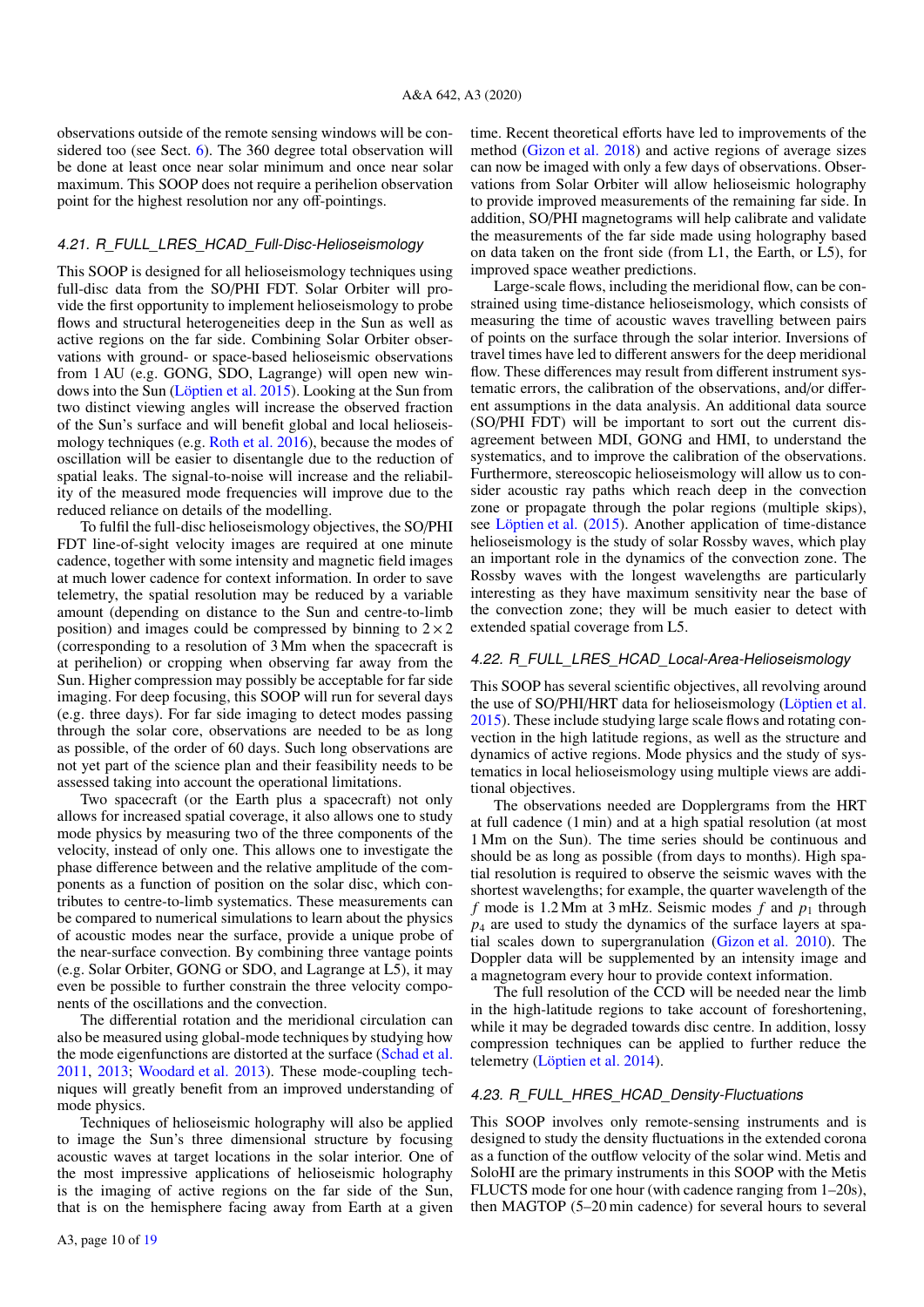days. Preferably the SOOP would be repeated for eight hours during the two following RSWs. SO/PHI/FDT will observe at 6 h cadence to provide context. Long exposures for EUI/FSI synoptic mode are needed to get good signal-to-noise ratio where it overlaps with Metis. SPICE will optionally participate before and after the main observations, while off-pointing to an active region at the limb.

## <span id="page-10-0"></span>4.24. R\_SMALL\_MRES\_MCAD\_AR-Long-Term

This remote-sensing SOOP will study the decay process of active regions. It needs to run for a typical duration of 15 days, centred on perihelion, continuously pointing to an active region, to fully catch the evolution and dispersion of that region. This SOOP makes the best use of reduced rotation of the Sun relative to spacecraft, following the active region for as long as possible without the disadvantages of too much foreshortening and changes in viewing angle. SO/PHI is the primary instrument in this SOOP with full field-of-view observations (FDT) at a cadence of ten minutes. SPICE Dynamics mode will be used. EUI will match the field of view, resolution and cadence of SO/PHI. Metis will potentially provide context data before and after this SOOP.

#### <span id="page-10-1"></span>4.25. R\_SMALL\_HRES\_LCAD\_Composition-vs-Height

This SOOP will map the abundance of minor ions as a function of height in the corona to distinguish between slow and fast solar wind. The observation target can be a boundary of a streamer or an active region at the limb. SPICE is the primary instrument in this SOOP with the Composition Mapping mode. EUI will provide context at higher cadence than SPICE in order to interpret the SPICE composition map. SO/PHI is needed for context magnetic field, but mainly before or after the SPICE observations since the target will be at the solar limb. Since Metis cannot participate at limb pointing (because it cannot off-point when Solar Orbiter is inside 0.55 au), it will provide context observations before and after the main observations. A typical duration of this SOOP is of the order of several hours, run twice. This can be done at any remote-sensing window, but perihelion is preferred for active region observations or a distance greater than 0.55 au for streamer observations (since this is the distance beyond which Metis will observe even when the spacecraft is off-pointing).

## <span id="page-10-2"></span>4.26. R\_SMALL\_HRES\_LCAD\_Fine-Scale-Structure

This SOOP studies the finest scales of active regions and other solar features. This SOOP needs to be at the highest spatial resolution, but low cadence is sufficient since, in this case, the dynamics are not important (this is covered by other SOOPs). A perihelion window is preferred for these observations. EUI/HRI will use the Quiet Sun and Active Region modes at a cadence of ten minutes and at the highest resolution. SO/PHI/HRT would match the cadence and resolution of EUI. Depending on the science goal (e.g. for waves and/or temperature structure discrimination), SPICE will be in one of its high resolution modes, e.g. Dynamics. A typical duration is 12 h. Metis will take part to provide off-limb observations when close to the Sun, e.g. for studying plumes.

## <span id="page-10-3"></span>4.27. R\_SMALL\_HRES\_MCAD\_Polar-Observations

This SOOP is designed to address the objectives relevant to the polar magnetic field, which do not necessarily rely on the

highest resolution and cadence of SO/PHI/HRT nor on all five physical parameters that SO/PHI can return. The typical cadence for SO/PHI and EUI is two to five minutes. SoloHI and STIX observe using their nominal modes, while SPICE uses a combination of composition and dynamics modes. Metis will have its door closed for safety reasons due to off-pointing.

## <span id="page-10-4"></span>4.28. R\_SMALL\_HRES\_HCAD\_Atmospheric-Dynamics-**Structure**

This SOOP is designed to study the fine structure of the atmosphere. It is a burst mode of one hour for EUI (HRI at  $1-30s$ ) cadence), SO/PHI (HRT at one minute cadence) and SPICE. The instruments Metis, SoloHI and STIX do not participate in this SOOP. Many objectives will need this SOOP such as the full characterisation of photospheric magnetic fields and flux removal, high-latitude magnetic field structures, flux appearance modes and interaction in Quiet Sun, granulation and oscillations, limb stereoscopy of magnetic fields etc. This SOOP also serves to probe the coupling of the solar atmosphere by the magnetic field from the photosphere to the corona and how the photospheric field drives chromospheric and coronal dynamics and heating. Due to the very high spatial resolution and high time cadence, this SOOP is very demanding from the telemetry point of view. For this reason, it will only be run for short times and only when the onboard memory has enough storage capability available, preferentially in a perihelion window.

## <span id="page-10-5"></span>4.29. R\_SMALL\_HRES\_HCAD\_AR-Dynamics

This SOOP will study the dynamics of a complex active region and its link to the <sup>3</sup>He-rich SEPs production. It can also track a region for exploring the formation of an active region. It will make use of the highest resolution capabilities without binning. EUI will run its Active Region mode in coordination with SO/PHI/HRT. Due to telemetry limitations, only one hour of these data around the event will be downlinked. STIX will have its triggers active. EPD is also needed for detecting the <sup>3</sup>He-rich SEP events (but this is not part of the SOOP, since all in-situ instruments will always be on in parallel with any other SOOPs).

## <span id="page-10-6"></span>4.30. R\_SMALL\_HRES\_HCAD\_PDF-Mosaic

This SOOP observes the probability density function of magnetic elements on the solar surface. It scans the solar radius with a mosaic made up of three to four different positions from the equator to a pole and from the disc centre to the east and west limb for calibration purposes. SPICE would require 30 min at each dwell position with at least ten images per dwell taken by SO/PHI/HRT and EUI/HRI giving information of how the corona changes during a SPICE scan.

## <span id="page-10-7"></span>4.31. R\_SMALL\_HRES\_HCAD\_RS-Burst

This SOOP describes a coordinated observation of highresolution remote-sensing instruments (EUI, SO/PHI and SPICE), running at highest spatial resolution and variable, but high cadence, for a short period of time (of the order of ten minutes). As a planning scenario, it is proposed to run this SOOP at every perihelion window where extra telemetry is available, or where the campaign would fit without sacrificing too much of the rest of the orbit. This SOOP will be run for different targets, also at plain disc centre, as it is aimed to discover new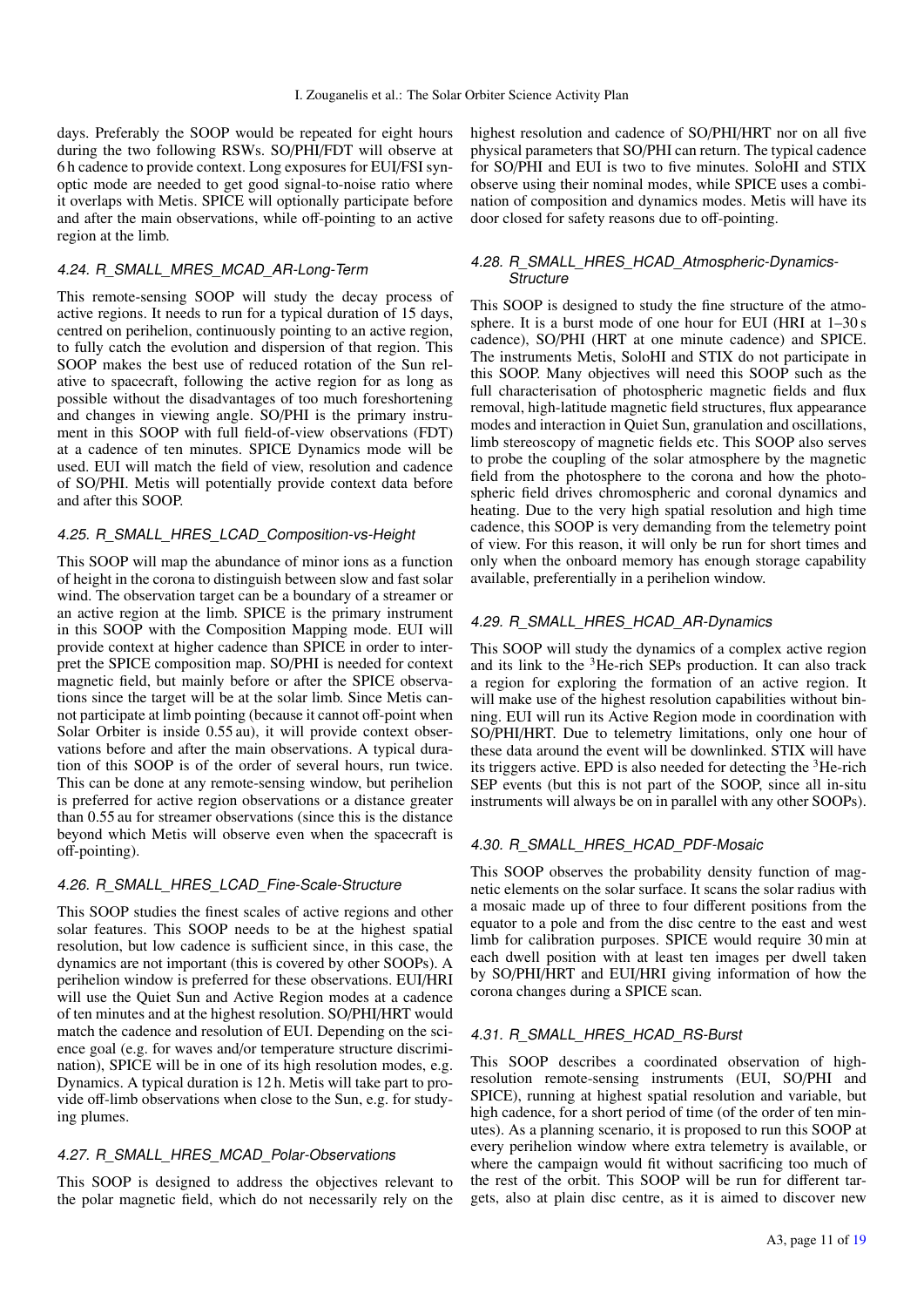physical phenomena and compare high cadence dynamics in all kinds of solar regions. In this case, running of Metis FLUCTS/TBF observing modes is very useful, to investigate coronal density fluctuations at high cadence (1 s–20 s). EUI will use various HRI modes, including its Discovery mode designed to discover solar variations with periods less than ten seconds.

#### <span id="page-11-0"></span>4.32. R\_SMALL\_HRES\_HCAD\_Wave-Stereoscopy

The scientific aim of this SOOP is to characterise the properties of waves in the photosphere and their coupling with the atmosphere. Waves are one mechanism for transferring energy from the photosphere to the chromosphere and corona. The lineof-sight component of the wave velocity can be determined at different heights in the atmosphere by observing Doppler shifts. Determining the horizontal velocity has previously relied on using correlation tracking of intensity variations, based on the questionable assumption that the changes in location of the brightness fluctuations reflect the actual velocity. Solar Orbiter's orbit and capability to measure Doppler velocities, in conjunction with existing and upcoming ground-based or near-Earth observatories, offers the unique chance to directly measure two components of the velocity field using the Doppler effect.

High-resolution co-temporal measurements including Doppler velocity maps from SO/PHI as well as ground and near-Earth observatories are required. In particular the ground-based and near-Earth observations should include high resolution Doppler images in the same line (with a higher cadence than that of Solar Orbiter), as well as lines sampling different heights of the atmosphere. Co-observation with IRIS would be desirable. During the observing period, the Earth-Sun-Solar Orbiter angle will be between 30 and 60 degrees, a range which represents a compromise between determining the two components of the velocity field and allowing magnetic features, which can act as wave guides, to be partially resolved.

To understand the connection between the different heights, the observations are best performed at the centre of the disc as observed from Earth (where observations over different wavelengths are possible). Because the achievable cadence will be higher on ground than with SO/PHI, it is preferable to select targets which are closer to disc centre as seen from Earth and at larger heliographic angles as seen from Solar Orbiter. The highest possible cadence is desirable, and a shorter time series (down to 30 min of Solar Orbiter observations) would still allow the scientific objectives to be met. The ground-based and near-Earth observations should be made for a period of 90 min centred on the 30 min Solar Orbiter observations. However, in order to guarantee good seeing at the coordinating ground-based observing facility (e.g. DKIST, GST, SST, NVST, Gregor) a continuous high-cadence observation period of several hours is required. High resolution context magnetic maps from Solar Orbiter immediately before and after the 30 min observing window are required to provide context and aid co-alignment. A second observational campaign of an area 45◦ from disc centre, with an Earth-Sun-SO angle of 90◦ , would be desirable.

This SOOP will also be used to study the physics of helioseismic waves, in particular how the waves interact with the granulation and how they behave with height and viewing angle. Observations from various combinations of viewing angles is particularly important to determine the relationship between different components of the velocity. This will in turn allow us to validate the results of theoretical calculations and simulations and thereby increase our confidence in our measurements of large scale flows. Another objective is to study the magnetoacoustic waves in strongly magnetised regions.

## <span id="page-11-1"></span>4.33. R\_SMALL\_HRES\_HCAD\_Ephemeral

This SOOP is designed to study the emergence, diffusion and decay of ephemeral regions near the poles and below highlatitude coronal holes. SO/PHI/HRT will observe half of the field of view with a cadence of one to two minutes at the highest resolution. EUI will match the field of view and cadence of SO/PHI. SPICE will produce composition maps. This SOOP will be carried out during high-latitude RSWs.

## <span id="page-11-2"></span>4.34. R\_SMALL\_HRES\_HCAD\_Granulation-Tracking

The objective of this SOOP is to determine horizontal flows at the surface at intermediate and large spatial scales (down to supergranulation). This is done by cross-correlating pairs of intensity images (SO/PHI HRT) taken one minute apart to determine the advection of granules. Since granules have a lifetime of ∼ min, the pairs of images may be transmitted only once every around ten minutes without leading to a large increase in the noise. Additional data compression techniques have been proposed to reduce telemetry [\(Löptien et al.](#page-16-30) [2016\)](#page-16-30). The correlation tracking technique will also be applied to magnetic features using line-of-sight magnetograms, possibly at a reduced spatial resolution.

Surface flows deduced from feature tracking techniques are particularly interesting to study the dynamics at high latitudes, where the Coriolis force plays an important role. They are also key to calibrate and validate helioseismic methods.

#### <span id="page-11-3"></span>4.35. R\_BOTH\_HRES\_HCAD\_Nanoflares

This SOOP aims to detect and determine systematic differences between nanoflares (e.g. cadence, strength, location, magnetic field configuration) in different regions, such as the quiet Sun, active regions and coronal holes, but also any other target region in-between. Determining differences in nanoflare characteristics is crucial for a full understanding of the role of nanoflares in coronal heating. In order to study the latitude distribution of nanoflares, this SOOP will be run at different times. The default SOOP duration is one hour for telemetry reasons since EUI/HRI is at high-cadence (one second) and EUI/FSI at medium cadence (one minute). If longer observation time is needed, this SOOP will be run with up to 10 s cadence. SO/PHI/HRT observations are used for context and information of possible changes of the magnetic field orientation and amount of magnetic flux in high resolution. Metis FLUCTS mode is equally needed with 1 s cadence and can be followed by the mode observing total brightness fluctuations with a typical cadence of 20 s. SPICE observes with an alternation of its Dynamics and Waves modes at 5 s cadence. STIX is in normal mode.

## <span id="page-11-4"></span>4.36. R\_BOTH\_HRES\_HCAD\_Filaments

This SOOP is intended to study the structure and dynamics of filaments at high spatial resolution. It supports both high and low cadence, depending on structural or dynamic aims. For the highest spatial sampling it is recommended for use during perihelion and will potentially be used in quadrature with Earth for coordinated stereoscopic observations with DKIST and other Earthbased (e.g. SST, GST, NVST, Gregor, ALMA) or near-Earth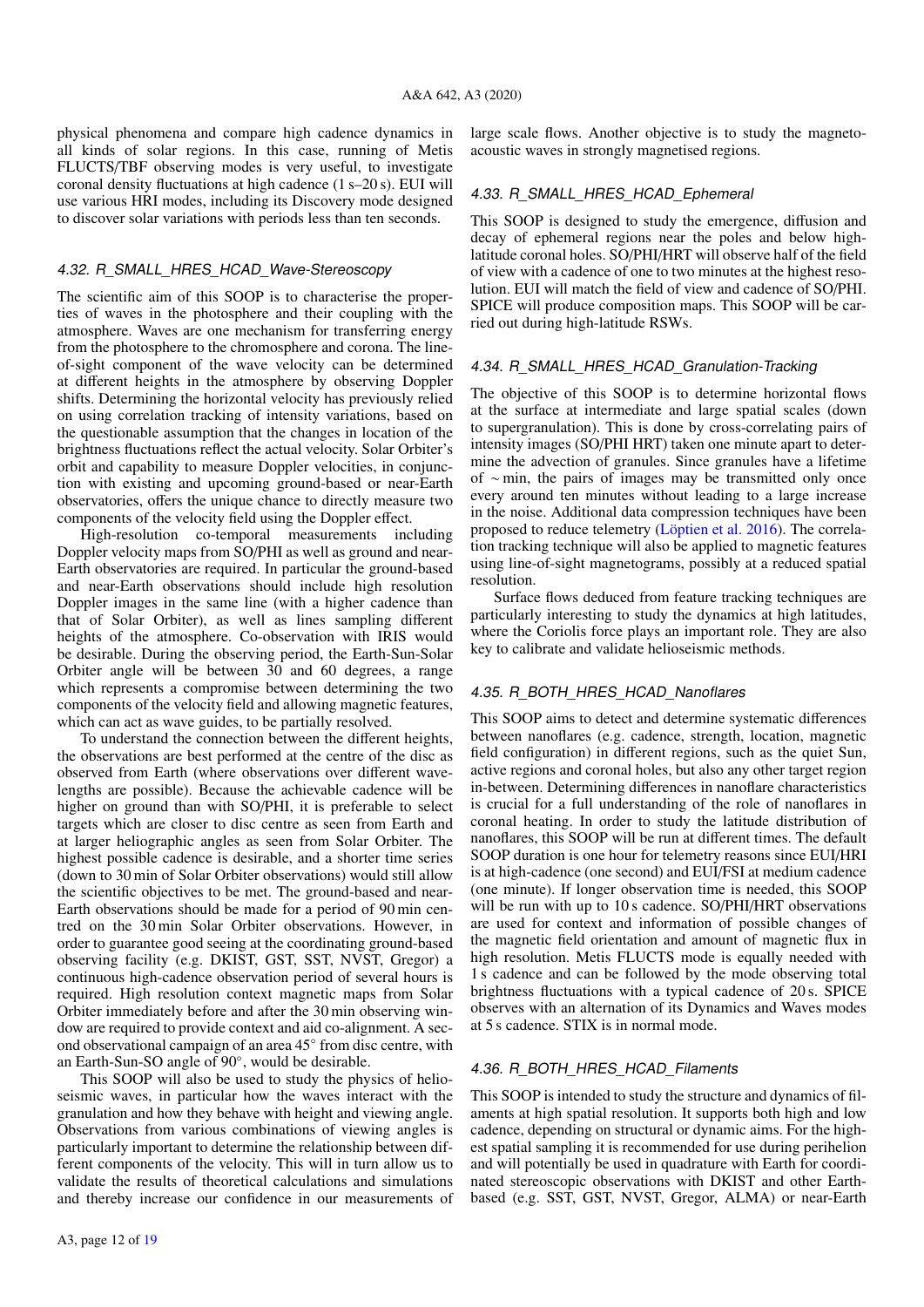observatories and instruments. The default SOOP duration is one hour for telemetry reasons since EUI/HRI will operate at medium cadence (10–60 s), but other instruments will observe for a longer period, such as Metis when off-pointing is not needed. SO/PHI/FDT observations will be taken for context and to facilitate extrapolations and SO/PHI/HRT at low cadence for magnetic stereoscopy. SPICE observes in the Dynamics mode with the raster centred at the filament.

It is important to remember at this point that the above list contains the SOOPs that were defined before launch. However, this SOOP library is expected to be a developing, living entity and members of the community are welcome to suggest new SOOPs or variants as new knowledge becomes available.

## <span id="page-12-0"></span>**5. Observing strategy**

One of the main reasons for mission level planning is to address the science goals of the mission in an optimal way. More importantly, we need to make sure that if a unique opportunity exists for a specific science goal at a given date or configuration, this goal will be given priority. From this point of view, priorities have to be given, but they should not be based on the importance of the science objective (which is sometimes difficult to judge depending on the interests of the science community that cannot be anticipated many years in advance), but on many other circumstances that are detailed below. We built the plan without prioritising the objectives – all four goals and their sub-objectives are equally important –, but we defined criteria for distributing the different SOOPs throughout the nominal and extended mission timelines. The overarching goal of the mission is to connect remote-sensing observations of the solar disc and corona with in-situ measurements (e.g. for CMEs, solar wind). This takes priority over everything else, whenever possible. These goals are usually called "connection-", "connectivity-" or "linkage-" science and are thoroughly detailed in [Müller et al.](#page-16-0) [\(2020\)](#page-16-0). Except for this, the criteria that we use are detailed below in order of implementation. The implementation itself (i.e. the details of which SOOP is scheduled when) is out of the scope of the present paper. However we describe an implementation example in the next section for illustrative purposes only.

## 5.1. Criterion 1: Best resolution remote-sensing data at different perihelia through the mission

We schedule a remote-sensing burst SOOP [\(R\\_SMALL\\_HRES\\_](#page-10-7) [HCAD\\_RS-burst\)](#page-10-7) whenever we have a perihelion at a time of large telemetry downlink availability, that is close to Earth or when Solar Orbiter is moving towards Earth. We will aim at different types of targets or even plain disc centre to discover new physical phenomena in Solar Orbiter's highest cadence data, also possibly in unexpected locations. This campaign would serve several science goals that need very high cadence, need perihelion observations, and are aiming at different types of regions. Even if off-pointing is not possible, this campaign will still be useful to be run on the Sun-disc centre region. The SOOP under consideration is telemetry demanding, so we need large telemetry downlink availability at the time of the perihelion or right afterwards. Alternatively, for some science objectives, such as the study of the effects of energetic particles propagating downward in the chromosphere, it will be beneficial to schedule a few short sequences of the above SOOP in a RSW (or a series of RSWs), to enhance the chances of catching energetic

particles instead of dedicating all telemetry for high-resolution high-cadence observations during a few hours of the window.

## 5.2. Criterion 2: Objectives requiring Metis & SoloHI to observe Earth-directed transients

The objectives relative to the structure and propagation of CMEs and blobs ideally need Solar Orbiter and Earth in quadrature with SoloHI looking towards Earth, so Solar Orbiter at GSE -Y (i.e. the angle between Earth-Sun-Orbiter being of the order of 90◦ . GSE is the Geocentric Solar Ecliptic system: it has its *X* axis towards the Sun and its *Z* axis perpendicular to the plane of the Earth's orbit around the Sun. This system has the advantage of being fixed with respect to the Earth-Sun line.) This criterion will preferably be applied at perihelia but also during high-latitude windows. Alternatively, it will be interesting to observe at other separation angles (45–90 degrees). The SOOPs that are most suitable to run during these times are: [L\\_FULL\\_HRES\\_HCAD\\_Coronal-](#page-6-2)[Dynamics](#page-6-2) (focused on the off-limb corona up to Earth) and [L\\_FULL\\_HRES\\_HCAD\\_Eruption-Watch.](#page-6-1) The second SOOP has higher telemetry demands but will be helpful if the CME happens to come towards Solar Orbiter: then it would be viewed sideways from Earth. RSWs that fall close to equinox would be preferred since Earth-directed CMEs (and southward IMF solar wind-magnetosphere coupling in general) tend to be more geoeffective at that time. Other SOOPs that will be run a few times at quadrature are [L\\_FULL\\_HRES\\_MCAD\\_CME-](#page-5-2)[SEPs](#page-5-2) and [L\\_FULL\\_MRES\\_MCAD\\_Flare-SEPs](#page-8-2) (this one with SoloHI towards Earth). Even though these can be run at all times, some of the related sub-objectives benefit from quadrature with Earth, so that Earth-based observatories can observe the structure of the CME heading towards Solar Orbiter.

## 5.3. Criterion 3: Slow solar wind connection science requiring Earth context for modelling prior to a remote-sensing window

As already discussed, connection science objectives constitute a major goal of the Solar Orbiter mission. For planning purposes, we consider two different types of connection science campaigns: during the solar minimum and during the rest of the solar cycle.

During solar minimum. The magnetic field configuration is much simpler than during the rest of the solar cycle, with slow solar wind coming from the streamer belt. In addition, during the early orbits of the mission, Solar Orbiter will stay close to the ecliptic. If SO/PHI observes the far side magnetic field in good resolution, and we combine that with the Earth-side magnetic field, the full solar magnetic field configuration can be modelled including the location of the Heliospheric Current Sheet that will determine the hemisphere Solar Orbiter will be connected to. This model will be the ideal starting point to run a longer term (10–20 days) connection SOOP using synoptic data of both in-situ and remote-sensing payload pointed to the most likely connection point. During this campaign, SO/PHI takes regular full disc magnetograms to update the magnetic field model as we go. The modelling will also improve as Earth and Solar Orbiter see overlapping longitude ranges of the Sun. The rele-vant SOOPs are [L\\_FULL\\_HRES\\_LCAD\\_MagnFieldConfig](#page-5-3) for the magnetic field modelling (during the first remote-sensing window), while during the connection observations we will use [L\\_BOTH\\_MRES\\_MCAD\\_Farside-Connection,](#page-8-0) possibly combined with [L\\_SMALL\\_MRES\\_MCAD\\_Connection-Mosaic.](#page-7-0)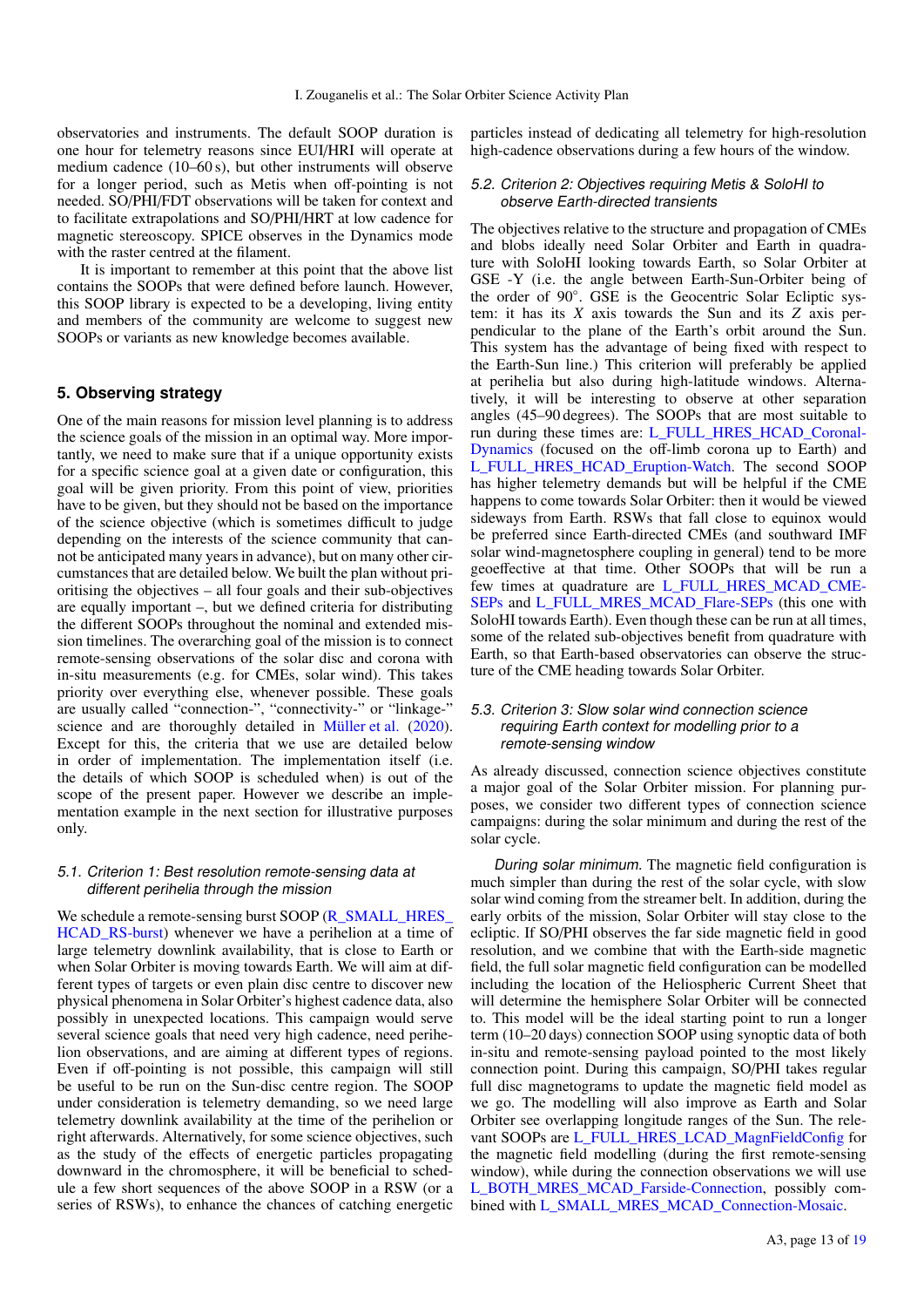During the rest of the solar cycle. As the Sun becomes more active, the magnetic field modelling will become more challenging [\(Rouillard et al.](#page-17-62) [2020\)](#page-17-62). In these periods, we will employ more Earth observations to get a well-constrained model of the field that Solar Orbiter is going to fly through. If SO/PHI data are restricted or not available, we mainly rely on Earth to produce the model four days in advance due to VSTP turnaround loop. For this to happen, we need Solar Orbiter in the GSE sector  $X < 1$  au and  $Y < 0$  au, that is similar orbits than the ones needed for Earth-directed transients above. The further Solar Orbiter moves away from that sector, the more we rely on SO/PHI data to model the most likely connection point. Due to the more complicated and less reliable magnetic field modelling, we may want to use pointing mosaics to establish the most likely connection point using the SOOP [L\\_SMALL\\_MRES\\_MCAD\\_Connection-Mosaic.](#page-7-0) During later orbits, the concatenated perihelion and north windows will span a large range of latitudes over a short period of time. This SOOP will be combined with [L\\_SMALL\\_HRES\\_HCAD\\_Slow-](#page-7-2)[Wind-Connection,](#page-7-2) involving high resolution and cadence remote-sensing observations to explore source regions in detail, or [L\\_SMALL\\_MRES\\_MCAD\\_Ballistic-connection.](#page-6-3) If we point at a coronal hole boundary, the SOOP [L\\_BOTH\\_](#page-8-3) [HRES\\_LCAD\\_CH-Boundary-Expansion](#page-8-3) fits as well.

#### 5.4. Criterion 4: Polar objectives

The different objectives that require high latitude (for example, all those that require observing the poles) have to be planned during high-latitude windows and split between objectives that need good telemetry and those that do not, to find the best suitable schedule. In addition, since solar global field reversal occurs during the maximum of activity, we will prioritise a relevant remote-sensing campaign at the maximum to characterise better the reversal process.

## 5.5. Criterion 5: Opportunities for long-term remote-sensing observations

Some science objectives benefit from a longer period of continuous remote-sensing observations, typically in synoptic mode. A special case of this criterion are remote-sensing observations from pole to pole with minimal interruption. These observations will be scheduled at times when two RSWs are concatenated or when there is minimal interruption between windows. However we need to note that helioseismology objectives require long, continuous observations at high temporal cadence, so that the synoptic mode would not be sufficient in that case.

#### 5.6. Criterion 6: Fast wind connection

The SOOP [L\\_SMALL\\_HRES\\_HCAD\\_Fast-Wind](#page-7-1) addresses two main science goals that in general need coronal holes as a target. The science objective regarding the sources of the fast solar wind will benefit from a low-latitude (or extended) coronal hole, to increase the chance of connection and to compare the composition of low and fast solar wind streams: this is most likely to happen in the declining phase of the solar cycle [\(Hathaway](#page-16-31) [2015\)](#page-16-31). We prefer orbits with a fast scan through a big range of latitudes (similar to the opportunities above for poleto-pole observations – criterion 5). In particular, to address the science goal regarding the origin of jets from polar coronal holes, high latitude windows are preferred to ensure the presence of a well-established polar coronal hole that can be observed in full. Limb pointing from medium latitude is also interesting to get the Doppler velocity component from SPICE combined with EUI for off-limb intensity. Observations from up close will be a big asset as well.

## 5.7. Criterion 7: Science objectives needing perihelia but lower telemetry requirements

The SOOP [L\\_FULL\\_MRES\\_MCAD\\_Flare-SEPs](#page-8-2) needs medium telemetry downlink. Some of its sub-objectives require quadrature with Earth (i.e. the angle Earth-Sun-Orbiter being in the order of 90◦ ), so this SOOP is also mentioned above in Criterion 2. The SOOP [L\\_IS\\_STIX](#page-4-2) needs low telemetry (in practice this SOOP is likely to run throughout all RSWs). As the related telemetry needs of these SOOPs are moderate to low, we will schedule them during outbound perihelia, that is those where Solar Orbiter is moving away from Earth so downlink performance is decreasing.

#### 5.8. Criterion 8: Global magnetic field reconstruction

RSWs at the far side of the Sun will be used to have regular, low cadence imaging of magnetic field, to allow global field reconstruction. This goal will be addressed by the SOOP [L\\_FULL\\_LRES\\_MCAD\\_Coronal-Synoptic](#page-5-0) or [L\\_FULL\\_HRES\\_LCAD\\_MagnFieldConfig.](#page-5-3) Ideally, we plan these SOOPs at regular far-side windows covering a wide range of phases in the solar cycle. In addition, the same opportunities will allow [L\\_FULL\\_LRES\\_MCAD\\_Coronal-Synoptic](#page-5-0) to address the study of the magnetic field at high-latitude spanning different longitudes.

#### 5.9. Criterion 9: Remaining objectives and special circumstances

Several objectives and their related SOOPs do not fit in the above criteria and must be planned separately. Some examples can be found in the following paragraphs.

Abundance of minor ions as a function of height in the corona as an indicator of slow or fast wind. This objective will be addressed through the SOOP [R\\_SMALL\\_HRES\\_LCAD\\_](#page-10-1) [Composition-vs-Height.](#page-10-1) For this goal, we need limb pointing of either an active region (with open field at the edges) or the boundary of a streamer, so the target will be chosen at the time of VSTP. A perihelion is preferred but not required. Running this SOOP at a slightly larger distance from the Sun will benefit from Metis participation and a wider field of view for SPICE. Exactly the same requirements are needed for other objectives, such as the study of the role of shocks in generating SEPs, which also needs limb pointing during a remote-sensing window outside 0.55 au, so that Metis will contribute to the observations.

Resolve the geometry of fine elemental loop strands. This objective will be addressed by the SOOP [R\\_SMALL\\_HRES\\_](#page-10-2) [LCAD\\_Fine-Scale-Structure.](#page-10-2) This needs the highest possible resolution at close perihelia, but no high cadence and thus no particularly high telemetry needs. All close perihelia within 0.3 au seem to be good opportunities for this SOOP.

Study of density fluctuations in the extended corona as a function of the outflow velocity of the solar wind. This objective will be addressed by the SOOP [R\\_FULL\\_](#page-9-2) [HRES\\_HCAD\\_Density-Fluctuations.](#page-9-2) Metis and SoloHI drive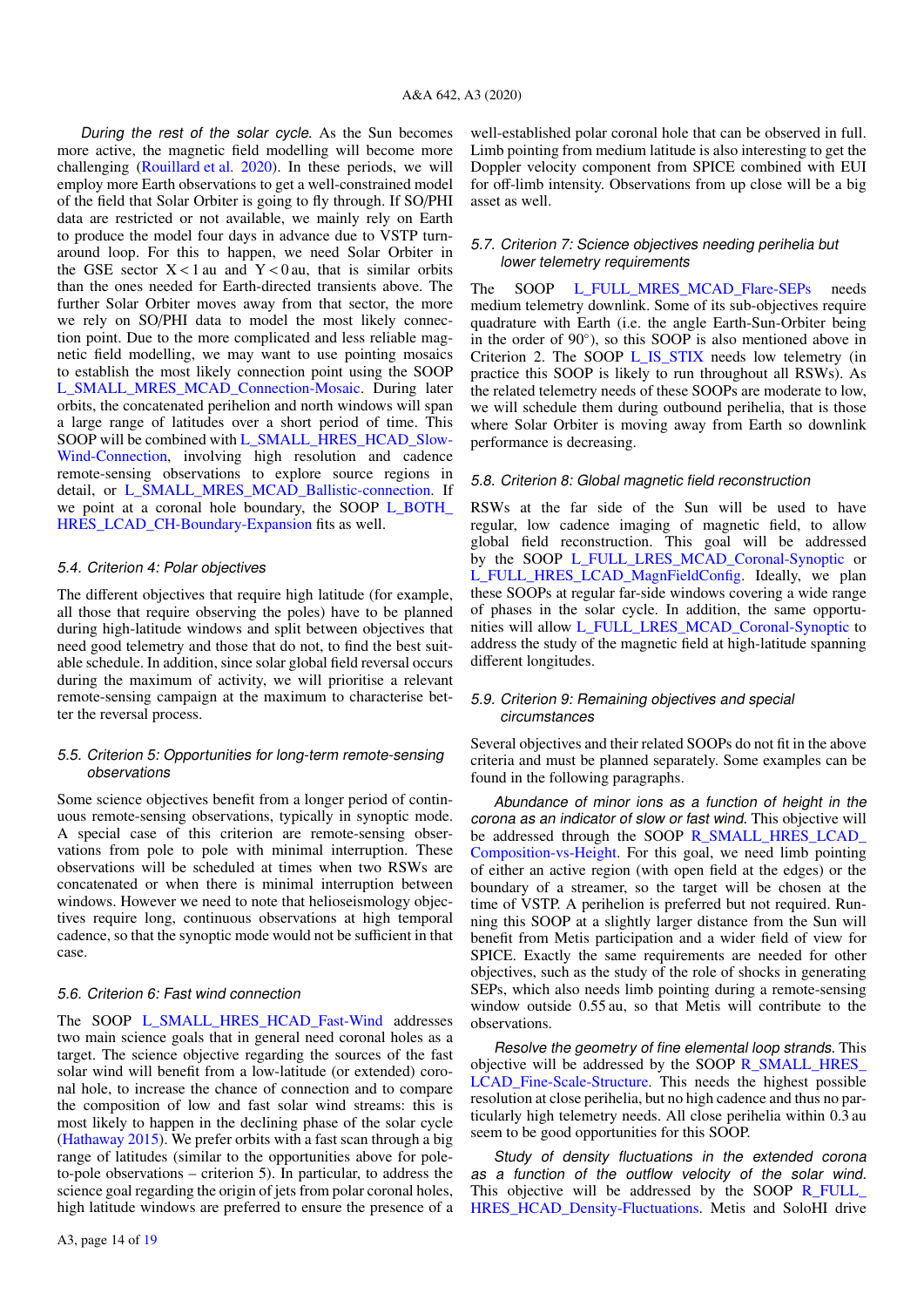this SOOP, which needs to be repeated at several distances, that is at each remote-sensing window, but not too far out for Metis to still see the density fluctuations. Eight hours per window are sufficient.

Photospheric dynamics. This objective will be addressed by the SOOP [R\\_SMALL\\_HRES\\_HCAD\\_Atmospheric-Dynamics-](#page-10-4)[Structure,](#page-10-4) which involves high telemetry needs for EUI, SO/PHI and SPICE during a short time (up to one hour). We need either perihelion for quiet Sun or close-in high-latitude windows for coronal holes (i.e. north windows). For perihelion windows, we will select the same ones as for the remote-sensing burst above.

Active Region dynamics. The best opportunities to study CME initiation and structure (close to the Sun), are to point to active regions at perihelion with the SOOP [R\\_SMALL\\_HRES\\_HCAD\\_AR-Dynamics.](#page-10-5) We prefer coordinated observations with ground-based or space-borne instruments at 1 au for modelling and obtaining CME context.

Spatial distribution of SEPs in the inner heliosphere. This will be addressed by the SOOP [L\\_BOTH\\_MRES\\_](#page-8-2) MCAD Flare-SEPs. It needs many events, ideally observed from different viewpoints (including Earth and other viewpoints) and different distances (e.g. from Parker Solar Probe or STEREO). It also needs a range of latitudes (some high-latitude windows as well). Science closure of the relevant objectives requires a large number of time intervals using this SOOP.

Energy flux in the lower atmosphere. In order to better understand coronal heating we will benefit from coordinated observations with Earth-based (DKIST) and near-Earth (IRIS) facilities, with sets of particular geometries between Solar Orbiter, the target on the Sun, and Earth.

Helioseismology. This technique requires very long (from days to months) continuous series of Dopplergrams at one minute cadence from PHI FDT and HRT. The spatial resolution will be adapted depending on the science objectives, see SOOPs [R\\_FULL\\_LRES\\_HCAD\\_Full-Disc-Helioseismology](#page-9-0) and [R\\_FULL\\_LRES\\_HCAD\\_Local-Area-Helioseismology.](#page-9-1)

Objectives that could be enhanced with observations from the Parker Solar Probe. Whenever possible coordinated observations with Parker Solar Probe will be planned [\(Velli et al.](#page-17-51) [2020\)](#page-17-51). Examples of SOOPs that would benefit from such observations are [L\\_BOTH\\_MRES\\_MCAD\\_Flare-SEPs,](#page-8-2) [L\\_IS\\_SoloHI\\_STIX](#page-4-3) and [L\\_FULL\\_LRES\\_MCAD\\_Probe-](#page-5-1)[Quadrature,](#page-5-1) which requires Parker Solar Probe in quadrature with Solar orbiter (i.e. the angle Probe-Sun-Orbiter being of the order of 90°).

## <span id="page-14-0"></span>**6. Remote-sensing observations outside of the remote-sensing windows**

The nominal strategy of RSWs centred on the perihelia and maximum/minimum latitudes, as described in Sect. [3,](#page-2-2) maximises the scientific return of the mission during these unique intervals, but also implies that the connection between the remotesensing and the in-situ observations is effective only during about one-sixth of the mission duration. In order to increase the duration of the joint observations, the instruments and operations teams have explored the possibility for the remote-sensing instruments to dedicate a fraction of their telemetry allocation to perform synoptic "out-of-window" observations that will provide the contextual information necessary to enable connection science throughout orbits, while maintaining a lowresource and low-impact profile and avoiding violating the Electro-Magnetic Cleanliness (EMC) requirements of the in-situ instruments. While added late to the development of the mission ground segment, out-of-window observations can be made almost resource neutral for the ground operations teams as long as they fit into the low-latency data volume (see [Auchère et al.](#page-16-1) [2020](#page-16-1) and Sanchez et al., in prep.). Each remote-sensing instrument therefore designed a "synoptic" type programme that can be run continuously to provide basic contextual information without impacting their core objectives. This includes a highlycompressed 15 min cadence full disc image from EUI/FSI, daily full Sun line-of-sight magnetic field and continuum images from SO/PHI, a 30 min cadence visible light image from Metis, a 30 min cadence 2.5◦ -wide equatorial and latitudinal swaths from SoloHI, one daily first-ionisation-potential (FIP) bias map from SPICE and nominal observations from STIX. Even though this programme is not yet approved by ESA, it is currently under study for an implementation during the nominal mission phase starting in November 2021.

## **7. An example of long term planning**

In this section we describe an example of a 6-month period for which we have applied the above strategy to produce the Long Term Plan. This example covers the period between July 1, 2025 and December 31, 2025. Although this particular period is considered only for illustrative purposes, it is selected as an example of the fact that the spacecraft trajectory is suitable for the scheduling of many different SOOPs and how to apply the strategy in cases for which an informed choice is needed about the science objectives to be addressed. Furthermore this period was exercised within the Solar Orbiter instruments teams and the Science Operations Centre before launch, producing a detailed observation plan and resource simulations. The basic results are described in this section, but we note that this is just an example and that the actual plan for these dates will change in the next years following discussions within the Science Working Team.

On the top panel of Fig. [1,](#page-15-0) we see the trajectory of the spacecraft between July 1, 2025 and December 31, 2025 projected onto the GSE XY plane (the Sun is depicted by the yellow circle at coordinates  $X = 1$  au and  $Y = 0$  au, which is the distance from Earth placed at the origin of the system and depicted by the pale blue circle). In this system, Earth is fixed with respect to the Sun. The heliographic latitude and the heliocentric distance are shown as a function of time on the two bottom panels. The first day of the trajectory corresponds to the black square on the left of the plot. The spacecraft reaches a latitude of almost 20 degrees and the perihelion is as close as 0.3 au. The first decision that needs to be taken for every such period is where to place the three 10-days RSWs (in this example the sections of the curves corresponding to the three different windows are coloured in yellow, red and blue). The sections of the curves that are black correspond to periods during which only in-situ instruments are operating without remote-sensing observations. As a default baseline, the choice is to centre one 10-day window at the perihelion (red part) and the other two windows at the highest north (blue) and south (yellow) latitudes. Depending on the science goals that we need to address, a slightly different configuration can be adopted, for example, by concatenating two of the windows around the perihelion, or even all three windows together if we need to perform continuous remote-sensing observations for 30 consecutive days. In this case, the two first windows have been concatenated, but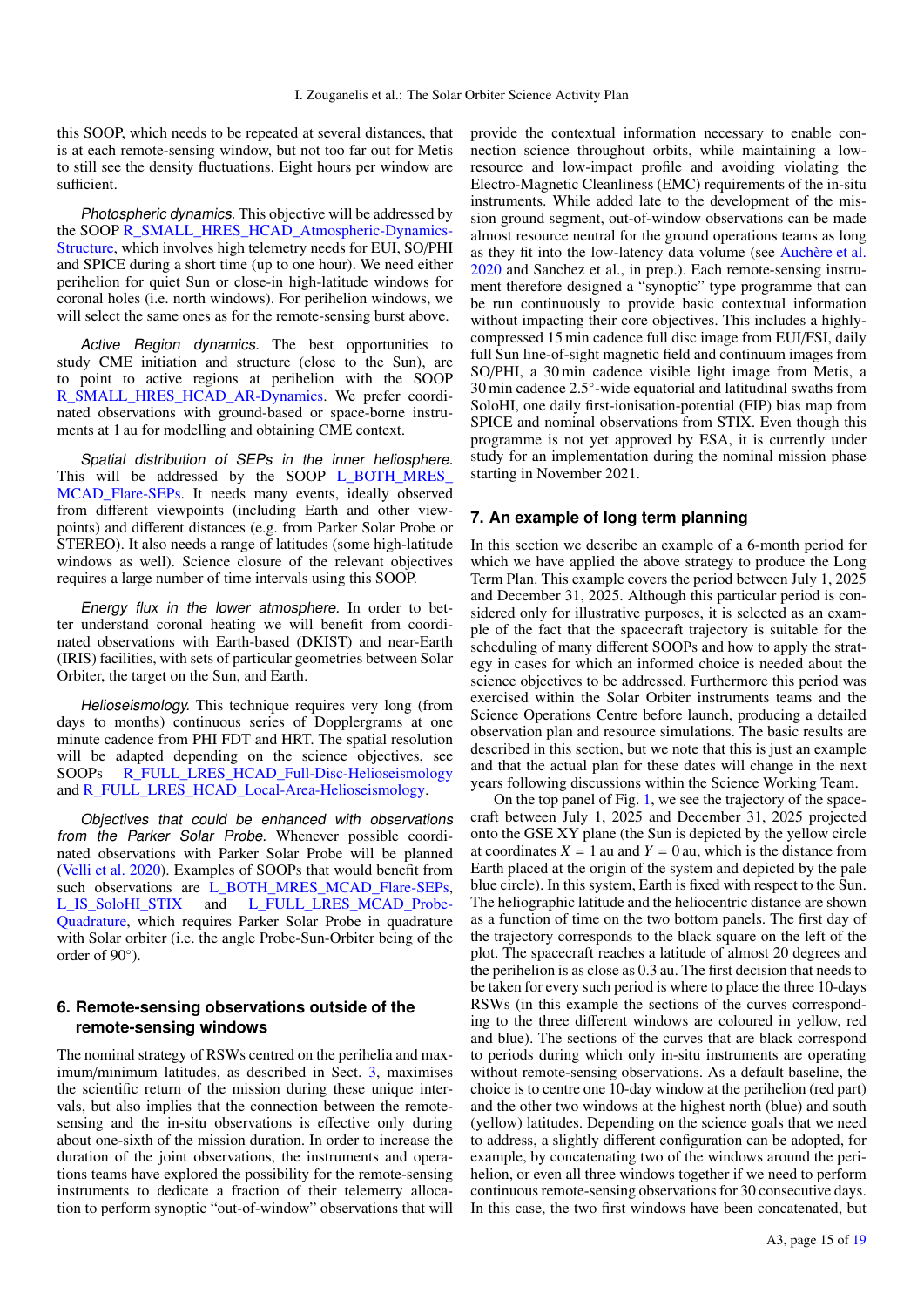

<span id="page-15-0"></span>[Fig. 1.](https://dexter.edpsciences.org/applet.php?DOI=10.1051/0004-6361/202038445&pdf_id=1) *Top panel*: trajectory of the spacecraft between July 1, 2025 and December 31, 2025 projected onto the GSE XY plane (the Sun is depicted by the yellow circle at coordinates  $X = 1$  au and  $Y = 0$  au, which is the distance from Earth placed at the origin of the system and depicted by the pale blue circle). The first day of the trajectory corresponds to the black square on the left of the plot. The *two bottom panels* show the heliographic latitude and the heliocentric distance. The sections of the curves corresponding to three plausible remote-sensing windows are coloured in yellow, red and blue. Black corresponds to periods during which only in-situ instruments are operating without remote-sensing observations.

the configuration is such that they also preserve their original characteristics (the first window is still at high latitude starting with three days of delay compared to its default placement and the second one is centred around perihelion). The first window (RSW1) starts on September 5, 2025 and ends on September 14. The second window (RSW2) starts on September 15 and ends on September 24. The third window (RSW3) spans the period between 9 and 19 of October. There is in principle margin to place RSW3 in a different part of the orbit (earlier or later), but it is decided to leave it at the highest latitude, which is the baseline operational scenario. This is particularly important for this specific period, since it is only the second period that the spacecraft would be at such a high latitude.

Before examination of the criteria described in Sect. [5,](#page-12-0) we need to thoroughly consider what has already been planned and executed in the previous planning periods. Since this is an example, we just proceed with the following overview of the previous periods and operational assumptions. Prior to this period we will have had seven other planning periods with perihelia around 0.3 au. The previous period is the first one when the spacecraft would have reached a latitude higher than 15 degrees. All previous RSWs at perihelia will have encompassed quadratures between Solar Orbiter and Earth and there will have been six previous RSWs where at least 90 degrees in longitude of the far side of the Sun will have been visible to Solar Orbiter.

Examination of the first criterion of the strategy described in the previous section (high-cadence remote-sensing observations) requires an assumption on the mass memory fill state at the beginning of the period as well as the telemetry resources. Given at the start of the period Solar orbiter is on the far side of the Sun from Earth (superior conjunction), it is reasonable to assume that the mass memory is half full since it would contain data from the previous period that did not have an opportunity to be downlinked. With this assumption, it appears difficult to perform high-resolution and high-cadence observations, so that the first criterion leads us to the conclusion that it is preferable to avoid planning the remote-sensing burst SOOP or only plan it for a few days, if needed.

Regarding the second criterion, since the spacecraft mostly lies in GSE  $+Y$ , SoloHI would not be in a position to observe Earth-directed transients. However we can use Metis and ground- or L1-based assets to observe CMEs directed towards the spacecraft at perihelion. It is therefore reasonable to run the SOOP [L\\_FULL\\_HRES\\_HCAD\\_Eruption-Watch](#page-6-1) during RSW2 and/or L\_FULL\_HRES\_MCAD\_CME-SEPs and [L\\_BOTH\\_MRES\\_MCAD\\_Flare-SEPs.](#page-8-2)

For the criteria 3 and 6, which concern the slow and fast wind connection, we need to take into account that this period corresponds to the maximum of solar activity and, therefore, it will not be easy to trace the sources of the slow wind. We could however plan [L\\_SMALL\\_HRES\\_HCAD\\_Fast-Wind](#page-7-1) for RSW3. We could also try to trace the slow wind with the SOOP [L\\_SMALL\\_HRES\\_HCAD\\_Slow-Wind-Connection](#page-7-2) during RSW2 and RSW3 for wind coming from coronal holes and active region boundaries or run the synoptic campaign [L\\_BOTH\\_LRES\\_MCAD\\_Pole-to-Pole](#page-8-1) during RSW1 and RSW2.

The concatenation of the two first windows enables us to consider the implementation of criterion 5 for long-term remotesensing observations, including the fact that in this particular example we can have a pole-to-pole coverage, running the SOOP [L\\_BOTH\\_LRES\\_MCAD\\_Pole-to-Pole](#page-8-1) for RSW1 and RSW2.

In summary, during this period we address polar science objectives during the first five days of RSW1 at high latitude and high resolution together with the possibility of off-pointing. During the following 15 days (second half of RSW1 and RSW2), we observe the full solar disc from one pole to another together with the possibility of catching an eruption as well as highresolution observations with the remote-sensing instruments as a secondary goal. We end this period with the third window running ten days of solar wind tracing and possibly polar science at the other pole. Criterion 8 regarding the global magnetic field reconstruction could also be applicable during RSW1 for observations of the far-side of the Sun. Moreover, we note that not all criteria are considered in this example, since this depends on the overall planning of the entire nominal mission phase. For instance, if objectives of polar science have been tackled during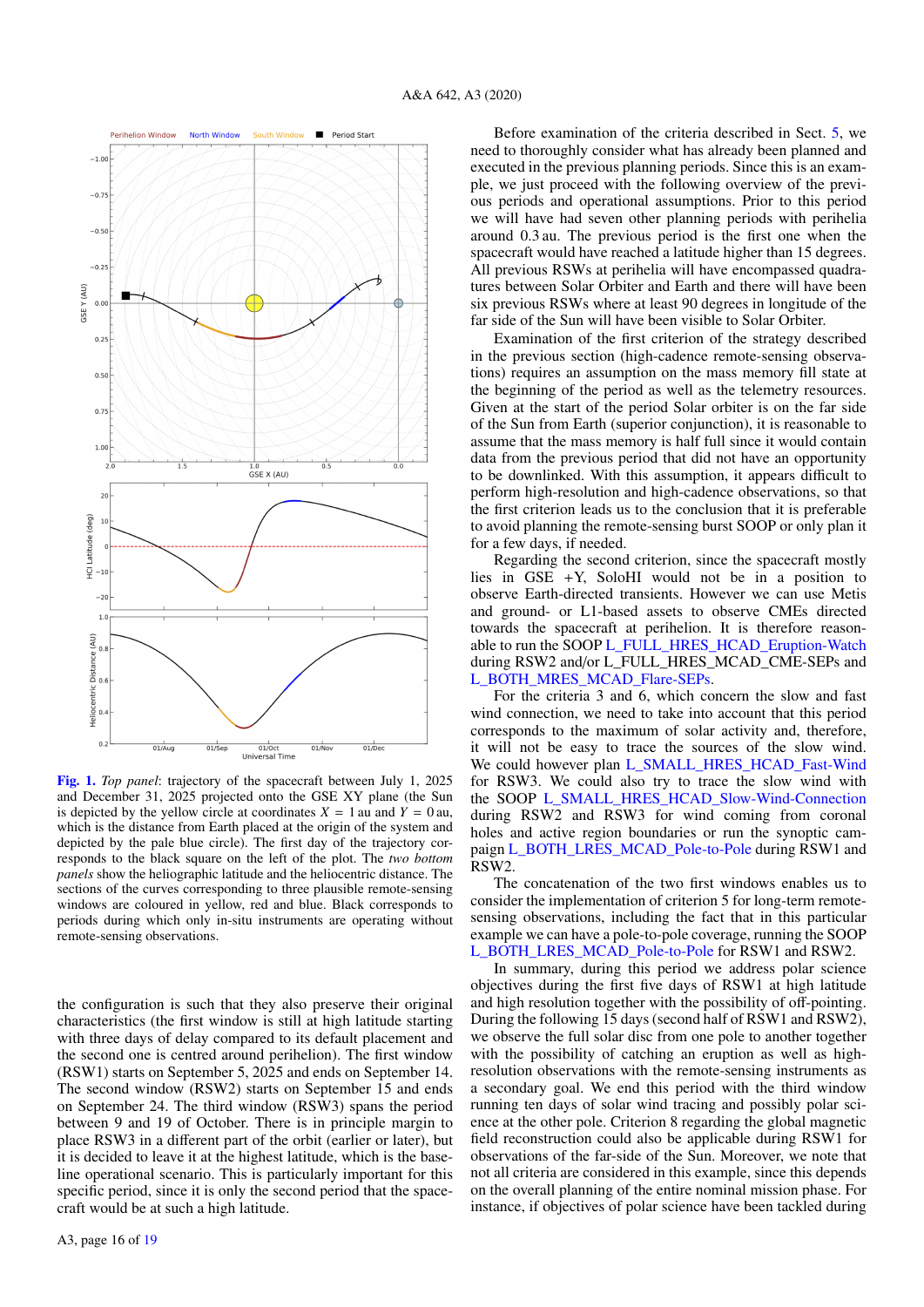the previous planning period, then we might not consider it for this one. It is important to note that this limitation is only inherent to the restricted nature of this example, which is described here as an isolated period and not part of the entire mission, as it should be. When the entire plan is considered, the Science Working Team makes sure that all objectives and all SOOPs are adequately placed for a sufficient number of times throughout the nominal and the extended mission phases. In practice, after the Science Working Team builds the whole plan, coordinators for each SOOP and for each individual period will be nominated and have the responsibility to work out the details of the science to be addressed together with all instrument teams and interested scientists as well as refining the operational aspects in coordination with the Science Operations Centre and the Project Scientists.

## **8. Cruise phase**

The above operational concept and planning strategy are only valid after the nominal mission phase starts in November 2021, when the spacecraft perihelion gets close enough to make novel remote-sensing observations. During the cruise phase (planned between June 2020 and November 2021), only the in-situ instruments are operating on a best-effort basis and with limited telemetry. The remote-sensing instruments are off, except for specific periods called "remote-sensing checkout windows" (RSCWs). These windows are different from RSWs discussed so far because they are not intended for scientific observations. They are instead focused on the calibration and characterisation of the remote-sensing instruments and on all observing activities needed to prepare those instruments to be fully operational by November 2021. These checkout windows had to be planned taking into account mission and platform restrictions, calibration opportunities and instrument specific limitations. The current planning consists of four checkout windows on 17–22 June 2020, 20–25 February 2021, 21–24 March 2021 and 22–30 September 2021 covering different distances and therefore different thermal environments. The planning for the in-situ instruments is rather straightforward throughout the cruise phase (normal mode with scheduled bursts) and they are operating continuously as during the nominal and extended mission phases. Special coordination is ongoing with other missions (e.g. Parker Solar Probe and BepiColombo) to take advantage of unique opportunities for joint observations (see [Velli et al.](#page-17-51) [2020\)](#page-17-51).

## **9. Summary**

Given the nature and complexity of the Solar Orbiter mission, it is essential to implement a plan for the entire mission and an operational strategy to make sure that all science goals will be tackled in the most optimal way when the opportunities arise. Most of Solar Orbiter's science objectives are challenging not only from the science point of view, but also from a technical perspective, since many objectives demand high-resolution and high-cadence remote-sensing observations that have to be accommodated within the limited spacecraft resources. To achieve this, many members of the international solar physics and heliophysics community have contributed to the generation of the Science Activity Plan covering all mission phases throughout the next decade. This plan makes extensive use of the Solar Orbiter Observing Plans (SOOPs), which are the building blocks of instrument modes required to address multiple science goals. Inversely, the SAP will be used by the community as a tool to work through detailed science activities that will lead us to the answers to the top-level mission objectives. It is important to stress that this is a dynamic and ever-evolving plan as new data and scientific knowledge become available. All decisions regarding the planning will be reviewed and re-considered regularly. For this reason the participation and input of all scientists are welcome to ensure the maximum scientific return from Solar Orbiter and to advance significantly humankind's understanding of our star.

*Acknowledgements.* Solar Orbiter is a space mission of international collaboration between ESA and NASA with contributions from national agencies of ESA member states. The spacecraft has been developed by Airbus and is being operated by ESA from the European Space Operations Centre (ESOC) in Darmstadt, Germany. Science operations are carried out at ESA's European Space Astronomy Centre (ESAC) in Villafranca del Castillo, Spain. SWA is an international collaboration which has been funded by the UKSA, CNES, ASI, NASA and the Czech contribution to the ESA PRODEX programme. UAH authors want to thanks the Spanish MINECO-FPI-2016 predoctoral grant with FSE, and its project FEDER/MCIU-AEEI/Proyecto ESP2017-88436-R. The Spanish contribution to SO/PHI has been funded by the Spanish Ministry of Science and Innovation through several projects, the last one being RTI2018- 096886-B-C5, and by "Centro de Excelencia Severo Ochoa" programme under grant SEV-2017-0709. RAH, RCC, DMM, SPP, and AV acknowledge the support of the NASA Heliophysics Division, Solar Orbiter Collaboration Office under IAT NNG09EK11I. JEP acknowledges grant UKRI/STFC ST/N000692/1. All French involvements are supported by CNES and CNRS. DV is supported by the STFC Ernest Rutherford Fellowship ST/P003826/1 and STFC Consolidated Grant ST/S000240/1. The authors thank the referee for her constructive comments and suggestions, which led to the substantial improvement of this paper.

#### **References**

- <span id="page-16-6"></span>Acton, L., Tsuneta, S., Ogawara, Y., et al. 1992, [Science, 258, 618](http://linker.aanda.org/10.1051/0004-6361/202038445/1)
- <span id="page-16-23"></span>Aellig, M. R., Lazarus, A. J., & Steinberg, J. T. 2001, [Geophys. Res. Lett., 28,](http://linker.aanda.org/10.1051/0004-6361/202038445/2) [2767](http://linker.aanda.org/10.1051/0004-6361/202038445/2)
- <span id="page-16-21"></span>Antonucci, E., Romoli, M., Andretta, V., et al. 2020, [A&A, 642, A10](http://linker.aanda.org/10.1051/0004-6361/202038445/3) (Solar Orbiter SI)
- <span id="page-16-1"></span>Auchère, F., Andretta, V., Antonucci, E., et al.2020, [A&A, 642, A6](http://linker.aanda.org/10.1051/0004-6361/202038445/4) (Solar Orbiter SI)
- <span id="page-16-3"></span>Benkhoff, J., van Casteren, J., Hayakawa, H., et al. 2010, [Planet. Space Sci., 58,](http://linker.aanda.org/10.1051/0004-6361/202038445/5) [2](http://linker.aanda.org/10.1051/0004-6361/202038445/5)
- <span id="page-16-22"></span>Bochsler, P. 1998, [Space Sci. Rev., 85, 291](http://linker.aanda.org/10.1051/0004-6361/202038445/6)
- <span id="page-16-13"></span>Cao, W., Gorceix, N., Coulter, R., et al. 2010, [Astron. Nachr., 331, 636](http://linker.aanda.org/10.1051/0004-6361/202038445/7)
- <span id="page-16-12"></span>De Pontieu, B., Title, A. M., Lemen, J. R., et al. 2014, [Sol. Phys., 289, 2733](http://linker.aanda.org/10.1051/0004-6361/202038445/8)
- <span id="page-16-7"></span>Domingo, V., Fleck, B., & Poland, A. I. 1995, [Sol. Phys., 162, 1](http://linker.aanda.org/10.1051/0004-6361/202038445/9)
- <span id="page-16-2"></span>Fox, N. J., Velli, M. C., Bale, S. D., et al. 2016, [Space Sci. Rev., 204, 7](http://linker.aanda.org/10.1051/0004-6361/202038445/10)
- <span id="page-16-18"></span>García-Marirrodriga, C., Pacros, A., Strandmoe, S., et al. 2020, A&A, in press, <https://doi.org/10.1051/0004-6361/202038519> (Solar Orbiter SI)
- <span id="page-16-28"></span><span id="page-16-27"></span>Gizon, L., Birch, A. C., & Spruit, H. C. 2010, [ARA&A, 48, 289](http://linker.aanda.org/10.1051/0004-6361/202038445/12) Gizon, L., Fournier, D., Yang, D., Birch, A. C., & Barucq, H. 2018, [A&A, 620,](http://linker.aanda.org/10.1051/0004-6361/202038445/13)
- [A136](http://linker.aanda.org/10.1051/0004-6361/202038445/13)
- <span id="page-16-31"></span>Hathaway, D. H. 2015, [Liv. Rev. Sol. Phys., 12, 4](http://linker.aanda.org/10.1051/0004-6361/202038445/14)
- <span id="page-16-15"></span>Horbury, T. S., O'Brien, H., Carrasco Blazquez, I., et al. 2020, [A&A, 642, A9](http://linker.aanda.org/10.1051/0004-6361/202038445/15) (Solar Orbiter SI)
- <span id="page-16-20"></span>Howard, R. A., Vourlidas, A., Colaninno, R. C., et al. 2020, [A&A, 642, A13](http://linker.aanda.org/10.1051/0004-6361/202038445/16) (Solar Orbiter SI)
- <span id="page-16-10"></span>Kaiser, M. L., Kucera, T. A., Davila, J. M., et al. 2008, [Space Sci. Rev., 136, 5](http://linker.aanda.org/10.1051/0004-6361/202038445/17)
- <span id="page-16-9"></span>Kosugi, T., Matsuzaki, K., Sakao, T., et al. 2007, [Sol. Phys., 243, 3](http://linker.aanda.org/10.1051/0004-6361/202038445/18)
- <span id="page-16-19"></span>Krucker, S., Hurford, G. J., Grimm, O., et al. 2020, [A&A, 642, A15](http://linker.aanda.org/10.1051/0004-6361/202038445/19) (Solar Orbiter SI)
- <span id="page-16-8"></span>Lin, R. P., Dennis, B. R., Hurford, G. J., et al. 2002, [Sol. Phys., 210, 3](http://linker.aanda.org/10.1051/0004-6361/202038445/20)
- <span id="page-16-14"></span>Liu, Z., Xu, J., Gu, B.-Z., et al. 2014, [Res. Astron. Astrophys., 14, 705](http://linker.aanda.org/10.1051/0004-6361/202038445/21)
- <span id="page-16-29"></span>Löptien, B., Birch, A. C., Gizon, L., & Schou, J. 2014, [A&A, 571, A42](http://linker.aanda.org/10.1051/0004-6361/202038445/22)
- <span id="page-16-26"></span>Löptien, B., Birch, A. C., Gizon, L., et al. 2015, [Space Sci. Rev., 196, 251](http://linker.aanda.org/10.1051/0004-6361/202038445/23)
- <span id="page-16-30"></span>Löptien, B., Birch, A. C., Duvall, T. L., Gizon, L., & Schou, J. 2016, [A&A, 587,](http://linker.aanda.org/10.1051/0004-6361/202038445/24) [A9](http://linker.aanda.org/10.1051/0004-6361/202038445/24)
- <span id="page-16-16"></span>Maksimovic, M., Bale, S. D., Chust, T., et al. 2020, [A&A, 642, A12](http://linker.aanda.org/10.1051/0004-6361/202038445/25) (Solar Orbiter SI)
- <span id="page-16-0"></span>Müller, D., St. Cyr, O. C., Zouganelis, I., et al. 2020, [A&A, 642, A1](http://linker.aanda.org/10.1051/0004-6361/202038445/26) (Solar Orbiter SI)
- <span id="page-16-4"></span>Nindos, A., Kontar, E. P., & Oberoi, D. 2019, [Adv. Space Res., 63, 1404](http://linker.aanda.org/10.1051/0004-6361/202038445/27)
- <span id="page-16-24"></span>Odstrčil, D., & Pizzo, V. J. 1999, [J. Geophys. Res., 104, 483](http://linker.aanda.org/10.1051/0004-6361/202038445/28)
- <span id="page-16-17"></span>Owen, C. J., Bruno, R., Livi, S., et al. 2020, [A&A, 642, A16](http://linker.aanda.org/10.1051/0004-6361/202038445/29) (Solar Orbiter SI)
- <span id="page-16-11"></span>Pesnell, W. D., Thompson, B. J., & Chamberlin, P. C. 2012, [Sol. Phys., 275, 3](http://linker.aanda.org/10.1051/0004-6361/202038445/30)
- <span id="page-16-25"></span>Pomoell, J., & Poedts, S. 2018, [J. Space Weather Space Clim., 8, A35](http://linker.aanda.org/10.1051/0004-6361/202038445/31)
- <span id="page-16-5"></span>Porsche, H. 1977, [J. Geophys. Z. Geophys., 42, 551](http://linker.aanda.org/10.1051/0004-6361/202038445/32)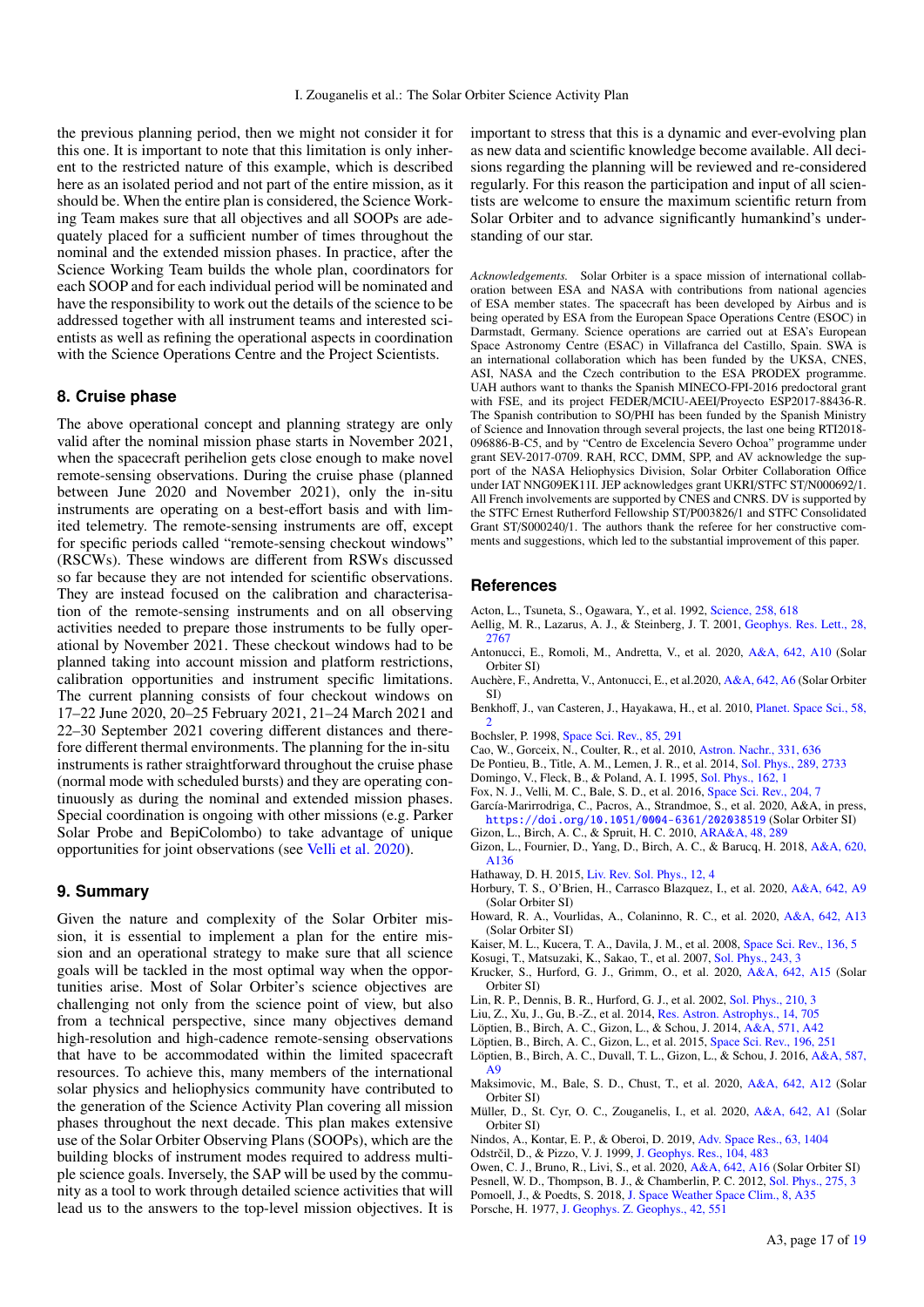- <span id="page-17-59"></span>Rochus, P., Auchère, F., Berghmans, D., et al. 2020, [A&A, 642, A8](http://linker.aanda.org/10.1051/0004-6361/202038445/33) (Solar Orbiter SI)
- <span id="page-17-58"></span>Rodríguez-Pacheco, J., Wimmer-Schweingruber, R. F., Mason, G. M., et al. 2020, [A&A, 642, A7](http://linker.aanda.org/10.1051/0004-6361/202038445/34) (Solar Orbiter SI)
- <span id="page-17-63"></span>Roth, M., Doerr, H. P., & Hartlep, T. 2016, [A&A, 592, A106](http://linker.aanda.org/10.1051/0004-6361/202038445/35)
- <span id="page-17-62"></span>Rouillard, A. P., Pinto, R. F., Vourlidas, A., et al. 2020, [A&A, 642, A2](http://linker.aanda.org/10.1051/0004-6361/202038445/36) (Solar Orbiter SI)
- <span id="page-17-64"></span>Schad, A., Timmer, J., & Roth, M. 2011, [ApJ, 734, 97](http://linker.aanda.org/10.1051/0004-6361/202038445/37)
- <span id="page-17-65"></span>Schad, A., Timmer, J., & Roth, M. 2013, [ApJ, 778, L38](http://linker.aanda.org/10.1051/0004-6361/202038445/38)
- <span id="page-17-55"></span>Scharmer, G. B., Bjelksjo, K., Korhonen, T. K., Lindberg, B., & Petterson, B. 2003, in The 1-meter Swedish Solar Telescope, eds. S. L. Keil, & S. V. Avakyan, [SPIE Conf. Ser., 4853, 341](http://linker.aanda.org/10.1051/0004-6361/202038445/39)
- <span id="page-17-54"></span>Schmidt, W., von der Lühe, O., Volkmer, R., et al. 2012, [Astron. Nachr., 333,](http://linker.aanda.org/10.1051/0004-6361/202038445/40) [796](http://linker.aanda.org/10.1051/0004-6361/202038445/40)
- <span id="page-17-56"></span>Shimojo, M., Bastian, T. S., Hales, A. S., et al. 2017, [Sol. Phys., 292, 87](http://linker.aanda.org/10.1051/0004-6361/202038445/41)
- <span id="page-17-60"></span>Solanki, S. K., del Toro Iniesta, J. C., Woch, J., et al. 2020, [A&A, 642, A11](http://linker.aanda.org/10.1051/0004-6361/202038445/42)
- <span id="page-17-61"></span>(Solar Orbiter SI) SPICE Consortium (Anderson, M., et al.) 2020, [A&A, 642, A14](http://linker.aanda.org/10.1051/0004-6361/202038445/43) (Solar Orbiter SI)
- <span id="page-17-53"></span>Strong, K., Bruner, M., Tarbell, T., Title, A., & Wolfson, C. J. 1994, [Space Sci.](http://linker.aanda.org/10.1051/0004-6361/202038445/44) [Rev., 70, 119](http://linker.aanda.org/10.1051/0004-6361/202038445/44)
- <span id="page-17-50"></span>Tritschler, A., Rimmele, T. R., Berukoff, S., et al. 2016, [Astron. Nachr., 337,](http://linker.aanda.org/10.1051/0004-6361/202038445/45) [1064](http://linker.aanda.org/10.1051/0004-6361/202038445/45)
- <span id="page-17-51"></span>Velli, M., Harra, L. K., Vourlidas, A., et al. 2020, [A&A, 642, A4](http://linker.aanda.org/10.1051/0004-6361/202038445/46) (Solar Orbiter SI)
- <span id="page-17-49"></span>Walsh, A. P., Horbury, T. S., Maksimovic, M., et al. 2020, [A&A, 642, A5](http://linker.aanda.org/10.1051/0004-6361/202038445/47) (Solar Orbiter SI)
- <span id="page-17-57"></span><span id="page-17-52"></span>Wenzel, K. P., Marsden, R. G., Page, D. E., & Smith, E. J. 1992, [A&As, 92, 207](http://linker.aanda.org/10.1051/0004-6361/202038445/48) White, S. M., Iwai, K., Phillips, N. M., et al. 2017, [Sol. Phys., 292, 88](http://linker.aanda.org/10.1051/0004-6361/202038445/49)
- <span id="page-17-66"></span>Woodard, M., Schou, J., Birch, A. C., & Larson, T. P. 2013, [Sol. Phys., 287, 129](http://linker.aanda.org/10.1051/0004-6361/202038445/50)
- European Space Agency, ESAC, Camino Bajo del Castillo s/n, Urb.
- <span id="page-17-0"></span>Villafranca del Castillo, 28692 Villanueva de la Cañada, Madrid, Spain
- e-mail: yannis.zouganelis@esa.int
- <span id="page-17-1"></span><sup>2</sup> European Space Agency, ESTEC, PO Box 299, 2200 AG Noordwijk, The Netherlands
- <span id="page-17-2"></span><sup>3</sup> Solar Physics Laboratory, Heliophysics Science Division, NASA Goddard Space Flight Center, Greenbelt, MD 2077, USA
- <span id="page-17-3"></span><sup>4</sup> Université Paris-Saclay, CNRS, Institut d'Astrophysique Spatiale, 91405 Orsay, France
- <span id="page-17-4"></span><sup>5</sup> Solar-Terrestrial Centre of Excellence – SIDC, Royal Observatory of Belgium, Ringlaan -3- Av. Circulaire, 1180 Brussels, Belgium
- <span id="page-17-5"></span><sup>6</sup> RAL Space, STFC Rutherford Appleton Laboratory, Harwell, Didcot OX11 0QX, UK
- <span id="page-17-6"></span><sup>7</sup> Department of Physics, Imperial College London, London SW7 2AZ, UK
- <span id="page-17-7"></span><sup>8</sup> Naval Research Laboratory, Space Science Division, Washington, DC 20375, USA
- <span id="page-17-8"></span>University of Applied Sciences and Arts Northwestern Switzerland, 5210 Windisch, Switzerland
- <span id="page-17-9"></span><sup>10</sup> LESIA, Observatoire de Paris, Université PSL, CNRS, Sorbonne Université, Université de Paris, 5 place Jules Janssen, 92195 Meudon, France
- <span id="page-17-10"></span><sup>11</sup> Mullard Space Science Laboratory, University College London, Holmbury St Mary, Dorking RH5 6NT, UK
- <span id="page-17-11"></span><sup>12</sup> Universidad de Alcalá, Space Research Group, 28805 Alcalá de Henares, Spain
- <span id="page-17-12"></span><sup>13</sup> Dipartimento di Fisica e Astronomia, Università degli Studi di Firenze, Largo E. Fermi 2, 50125 Firenze, Italy
- <span id="page-17-13"></span><sup>14</sup> Max-Planck-Institut für Sonnensystemforschung, Justus-von-Liebig-Weg 3, 37077 Göttingen, Germany
- <span id="page-17-14"></span>School of Space Research, Kyung Hee University, Yongin, Gyeonggi-Do 446-701, Republic of Korea
- <span id="page-17-15"></span><sup>16</sup> INAF Osservatorio Astrofisico di Torino, Via Osservatorio 20, 10025 Pino Torinese, Italy
- <span id="page-17-16"></span><sup>17</sup> Institute for Astronomy, Astrophysics, Space Applications and Remote Sensing (IAASARS), National Observatory of Athens, Metaxa and Vas. Pavlou St., Penteli 15236 Athens, Greece
- <span id="page-17-17"></span><sup>18</sup> INAF Osservatorio Astronomico di Capodimonte, Salita Moiariello 16, 80131 Napoli, Italy
- <span id="page-17-18"></span><sup>19</sup> Departament de Física Quàntica i Astrofísica, Institut de Ciències del Cosmos (ICCUB), Universitat de Barcelona (IEEC-UB), Barcelona, Spain
- <span id="page-17-19"></span><sup>20</sup> Space Sciences Laboratory and Physics Department, University of California, Berkeley, USA
- <span id="page-17-20"></span><sup>21</sup> Instituto de Astrofísica de Andalucía (IAA-CSIC), Apdo. de Correos 3004, 18080 Granada, Spain
- <span id="page-17-21"></span><sup>22</sup> LPP, CNRS, Ecole Polytechnique, Sorbonne Université, Observatoire de Paris, Université Paris-Saclay, PSL Research University, Paris, France
- <span id="page-17-22"></span><sup>23</sup> AIM, CEA, CNRS, Université Paris-Saclay, Université de Paris, Sorbonne Paris Cité, 91191 Gif-sur-Yvette, France
- <span id="page-17-23"></span><sup>24</sup> INAF Istituto di Astrofisica e Planetologia Spaziale, Via Fosso del Cavaliere 100, 00133 Roma, Italy
- <span id="page-17-24"></span><sup>25</sup> Center for Astronomy and Astrophysics, Berlin Institute of Technology (Technische Universität Berlin), 10623 Berlin, Germany
- <span id="page-17-25"></span><sup>26</sup> Southwest Research Institute, 6220 Culebra Rd, San Antonio, TX 78238, USA
- <span id="page-17-26"></span><sup>27</sup> School of Physics and Astronomy, Queen Mary University of London, London E1 4NS, UK
- <span id="page-17-27"></span><sup>28</sup> IRAP, Université de Toulouse, CNRS, CNES, UPS, 31028 Toulouse, France
- <span id="page-17-28"></span><sup>29</sup> CNR-IFN LUXOR, Via Trasea 7, 35131 Padova, Italy
- <span id="page-17-29"></span><sup>30</sup> INAF Osservatorio Astrofisico di Catania, Via S. Sofia 78, 95123 Catania, Italy
- <span id="page-17-30"></span><sup>31</sup> LPC2E, UMR7328 CNRS and University of Orléans, 3a av. de la recherche scientifique, Orléans, France
- <span id="page-17-31"></span><sup>32</sup> ESA Science and Operations Department, c/o NASA/GSFC Code 671, Greenbelt, MD 20771, USA
- <span id="page-17-32"></span><sup>33</sup> NASA Headquarters, Washington, DC 20546, USA
- <span id="page-17-33"></span><sup>34</sup> Research Center for Astronomy and Applied Mathematics of the Academy of Athens, 11527 Athens, Greece
- <span id="page-17-34"></span><sup>35</sup> Department of Physics and Astronomy, Georgia State University, Atlanta, GA 30303, USA
- <span id="page-17-35"></span><sup>36</sup> Physikalisch-Meteorologisches Observatorium Davos, World Radiation Center, 7260 Davos Dorf, Switzerland
- <span id="page-17-36"></span><sup>37</sup> ETH-Zürich, IPA, Hönggerberg campus, Zürich, Switzerland<br><sup>38</sup> Southwest Besearch Institute, 1050 Walput Street, Boulder
- <span id="page-17-37"></span>Southwest Research Institute, 1050 Walnut Street, Boulder, CO, USA
- <span id="page-17-38"></span><sup>39</sup> The Johns Hopkins University Applied Physics Laboratory, Laurel, MD, USA
- <span id="page-17-39"></span><sup>40</sup> Department of Mathematics, Physics and Electrical Engineering, Northumbria University, Newcastle upon Tyne NE1 8ST, UK
- <span id="page-17-40"></span><sup>41</sup> Centre for mathematical Plasma-Astrophysics, Celestijnenlaan 200B, 3001 Leuven, KU Leuven, Belgium
- <span id="page-17-41"></span><sup>42</sup> Swedish Institute of Space Physics, Uppsala, Sweden<br><sup>43</sup> SUPA, School of Physics and Astronomy University
- <span id="page-17-42"></span>SUPA, School of Physics and Astronomy, University of Glasgow, Glasgow G12 8QQ, UK
- <span id="page-17-43"></span><sup>44</sup> Leibniz-Institut für Astrophysik Potsdam (AIP), An der Sternwarte 16, 14482 Potsdam, Germany
- <span id="page-17-44"></span><sup>45</sup> Department of Climate and Space Sciences and Engineering, University of Michigan, Ann Arbor, Michigan, USA
- <span id="page-17-45"></span><sup>46</sup> Jet Propulsion Laboratory, California Institute of Technology, Pasadena, CA 91109, USA
- <span id="page-17-46"></span><sup>47</sup> Predictive Science Inc., 9990 Mesa Rim Road, Suite 170, San Diego, CA, USA 92121
- <span id="page-17-47"></span><sup>48</sup> School of Physics, Trinity College Dublin, Dublin 2, Ireland  $^{49}$  School of Cosmic Physics. Dublin Institute for Advanced S
- <span id="page-17-48"></span>School of Cosmic Physics, Dublin Institute for Advanced Studies, Dublin D02 XF85, Ireland